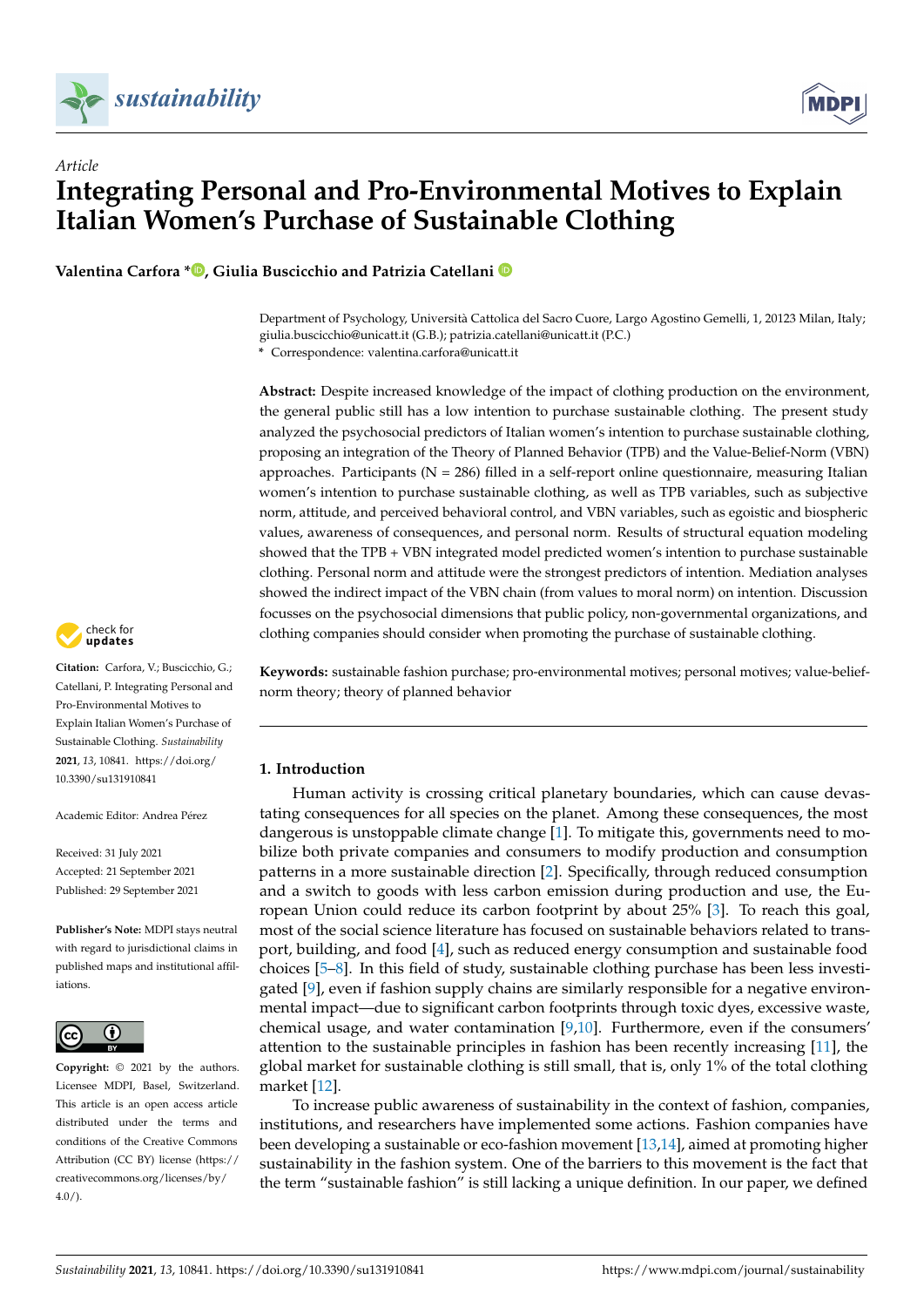sustainable fashion as a series of corporate commitments aimed at redressing a variety of perceived fashion industry wrongdoings, among them animal cruelty, environmental damage, and worker exploitation [\[15\]](#page-18-9).

Regarding the actions of the institutions in promoting sustainable production, an example is the United Nations 2030 Agenda on Sustainable Development Goals (SDGs), which is one of the most relevant global initiatives in sustainable development and environmental policy. Following the SDGs, sustainable attitudes among producers and consumers in the case of fashion production emerge as key points for preserving the environment for our well-being [\[16\]](#page-18-10).

Researchers are also contributing to this issue, trying to understand the psychosocial motives public policies and fashion companies should leverage when promoting the purchase of sustainable clothing. Research focus has been especially on personal and moral motives [\[7,](#page-18-11)[17–](#page-18-12)[19\]](#page-18-13).

Some scholars have considered the role of personal motivations in sustainable clothing purchase. According to them, this behavior is the result of an individual cost-benefit analysis [\[7](#page-18-11)[,17](#page-18-12)[,18\]](#page-18-14), including positive beliefs towards sustainable clothing, a perception of a social approval of the sustainable clothing purchase, and a perception of control towards this behavior. For example, an Indonesian study [\[20\]](#page-18-15) on the purchase of sustainable fashion products showed that social norms and attitudes explained this behavior. Likewise, Lee et al. [\[21\]](#page-18-16) pointed out the presence of a gap between consumers' attitude toward sustainable consumption and their purchasing behavior. While consumers may have positive attitudes toward sustainability issues, they are not willing to accept inferior fashion performance of green fashion apparels. However, these studies did not consider the role of participants' perceived behavioral control, which is one of the most important variables in the case of purchasing behavior, e.g., [\[22](#page-18-17)[,23\]](#page-18-18). Overall, studies that consider all the main personal motives related to sustainable clothing purchase are still scarce.

Other scholars have focused on the role of moral motivations in sustainable clothing purchase [\[7,](#page-18-11)[18\]](#page-18-14). According to them, this behavior is based on ethical and moral concerns to protect the environment, such as environmental concerns and biospheric or hedonic values. For example, Geiger et al. [\[24\]](#page-18-19) showed that biospheric values were the strongest predictor of Germany's endorsement of sustainable fashion criteria, while hedonic values were negatively related to sustainable fashion consumption. The other values (altruistic and egoistic values) were instead not significantly related to participants' endorsement. However, in Geiger et al.'s study, the impact of values was not verified by controlling the effect of other pro-environmental beliefs (such as the awareness of consequences of the environmental impact of unsustainable fashion production), which derive from these values but are more proxy to intention and actual behavior. Overall, to the best of our knowledge, so far a psychosocial model which considers all the main moral and proenvironmental motives has not been applied to the case of sustainable fashion purchase, even though many studies have shown that such a model might be extremely helpful in explaining consumers' intention and behavior in this area [\[25\]](#page-18-20).

Although several scholars have considered some of the moral and personal reasons that guide the choice of sustainable behaviors, such as the purchase of sustainable clothing, many others have stressed the need for models that integrates both aspects, e.g., [\[26,](#page-18-21)[27\]](#page-18-22). However, models integrating both motives have been little verified in the domain of studies on sustainability [\[15\]](#page-18-9) and are absent in the context of the purchase of sustainable clothing. Reference to a psychosocial framework encompassing both personal and moral motives can help identifying key factors in promoting greater consumption of sustainable clothing. Consistently, in the present study we proposed the first test of a psychosocial framework integrating personal and moral motives in the purchase of sustainable clothing.

As claimed by several scholars, sustainability knowledge and consumer preferences differ across countries [\[28](#page-18-23)[–31\]](#page-18-24). Thus, the investigation of motives behind the intention to purchase sustainable clothing should be done in different cross-cultural contexts, e.g., [\[15,](#page-18-9)[28,](#page-18-23)[29\]](#page-18-25), because these motives might have different effects depending on the inves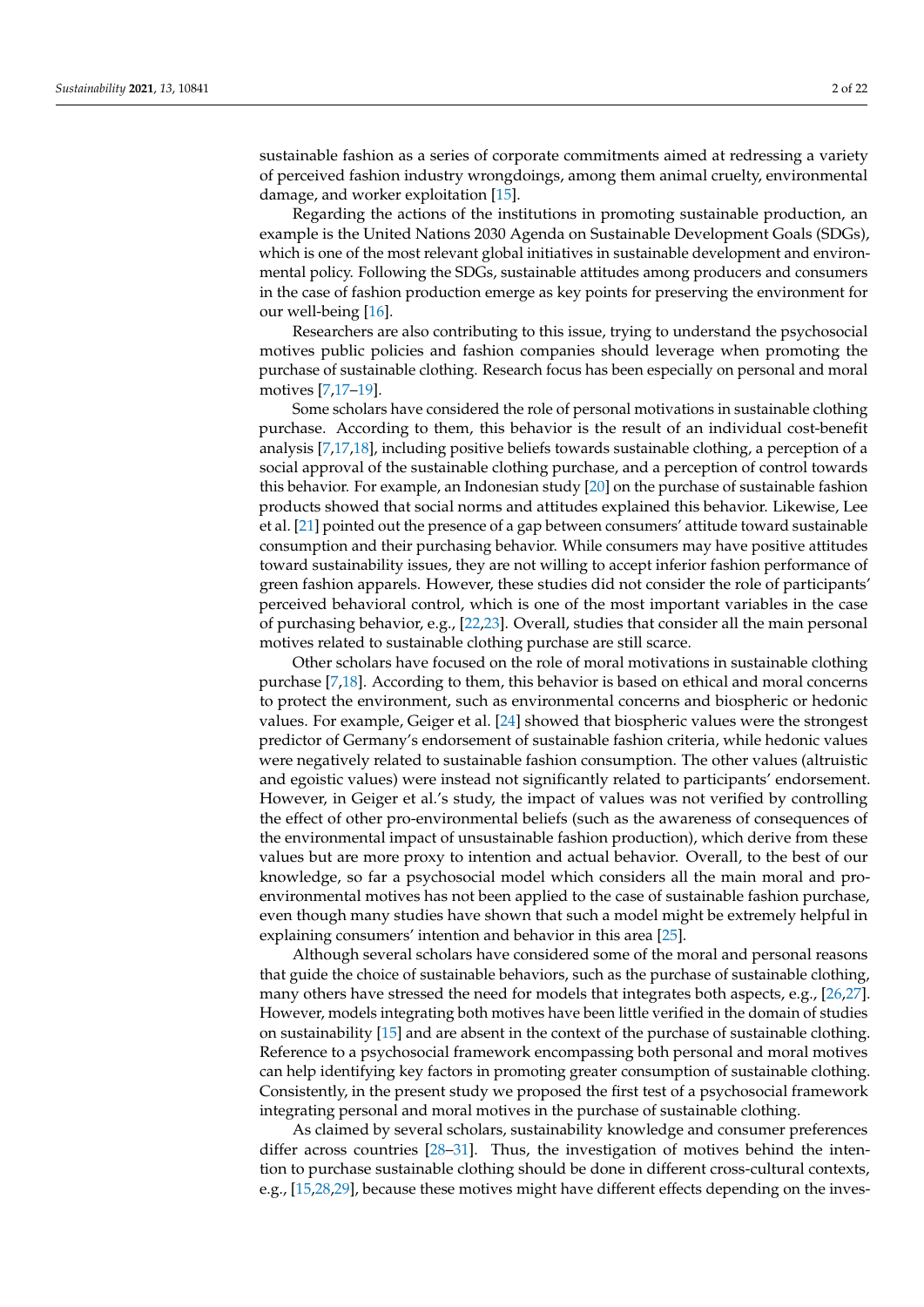tigated sample, e.g., [\[32,](#page-18-26)[33\]](#page-18-27). For instance, a recent study reported different determinants of behavioral intention towards sustainable apparel products in terms of shopping values in populations across the UK, US, and China and proposed several insights about the differences in sustainable consumption that may exist among different countries. Importantly, this issue is related to the current scientific debate about the replicability of scientific findings [\[34\]](#page-19-0), which emphasizes the importance of replication efforts of the scientific evidence in different socio-cultural contexts. In this vein, the present study contributes to the current literature by investigating a specific cultural context, that is, the one of Italian female consumers. We chose the Italian context for two reasons. First, major new fashion industries often originate in Italy [\[35\]](#page-19-1). Second, Italy is recognized worldwide as one of the leading fashion countries [\[36\]](#page-19-2), which means that Italian consumers are considered a model of fashion for the rest of the world. Studying Italian consumers' motives towards sustainable fashion purchasing might help to identify the motives that sooner or later will be followed and internalized by other populations.

Moreover, some recent studies have confirmed the impact of gender on various environmental behaviors [\[37\]](#page-19-3), also in the case of the purchase of sustainable clothing [\[38\]](#page-19-4). Accordingly, we decided to focus on women because, compared to men, they can be considered over-consumers of fashion [\[39\]](#page-19-5). They are more involved in clothing-related issues and disposed to buy clothes at higher rates [\[39](#page-19-5)[–43\]](#page-19-6). So far, however, the motives behind women's consumption of sustainable fashion have not been investigated in depth. Understanding psychosocial motives guiding the choice of sustainable clothing could offer potential insight on how to design public or commercial campaigns aimed at motivating such behavior in women. Our research contributes to this aim by investigating the psychosocial predictors of Italian women's intention to buy sustainable clothing.

#### *1.1. Theoretical Framework*

In psychosocial literature, two theoretical frameworks are widely employed to explain pro-environmental behaviors: the Theory of Planned Behavior (TPB) [\[44\]](#page-19-7) and the Value-Belief-Norm (VBN) [\[45\]](#page-19-8). The major distinction between these theoretical frameworks is that the former is mostly focused on a personal-based explanation of the consumers' intention to perform a given behavior, whereas the latter is mostly focused on a pro-environmental explanation [\[25\]](#page-18-20). Some scholars have proposed both the extension and the integration of these models to predict sustainable behaviors, such as household energy efficiency, purchase of green skincare products, reduced meat consumption, and more generally environmental behavior in a private-sphere context [\[6,](#page-18-28)[19,](#page-18-13)[46\]](#page-19-9). To the best of our knowledge, however, so far no authors have investigated whether such integration can contribute to better explain consumers' purchasing intention towards sustainable clothing. In the present study, we tested to what extent the two models predict intention in the specific case of female consumers. Specifically, the general aim of the present study was to explain consumers' intention to purchase sustainable clothing by testing the predicting role of both personal and pro-environmental motives. To do so, we proposed the integration of TPB and VBN frameworks. The tested model is depicted in Figure [1,](#page-3-0) and the corresponding research hypotheses describing the expected links between dimensions in the model are described in detail below.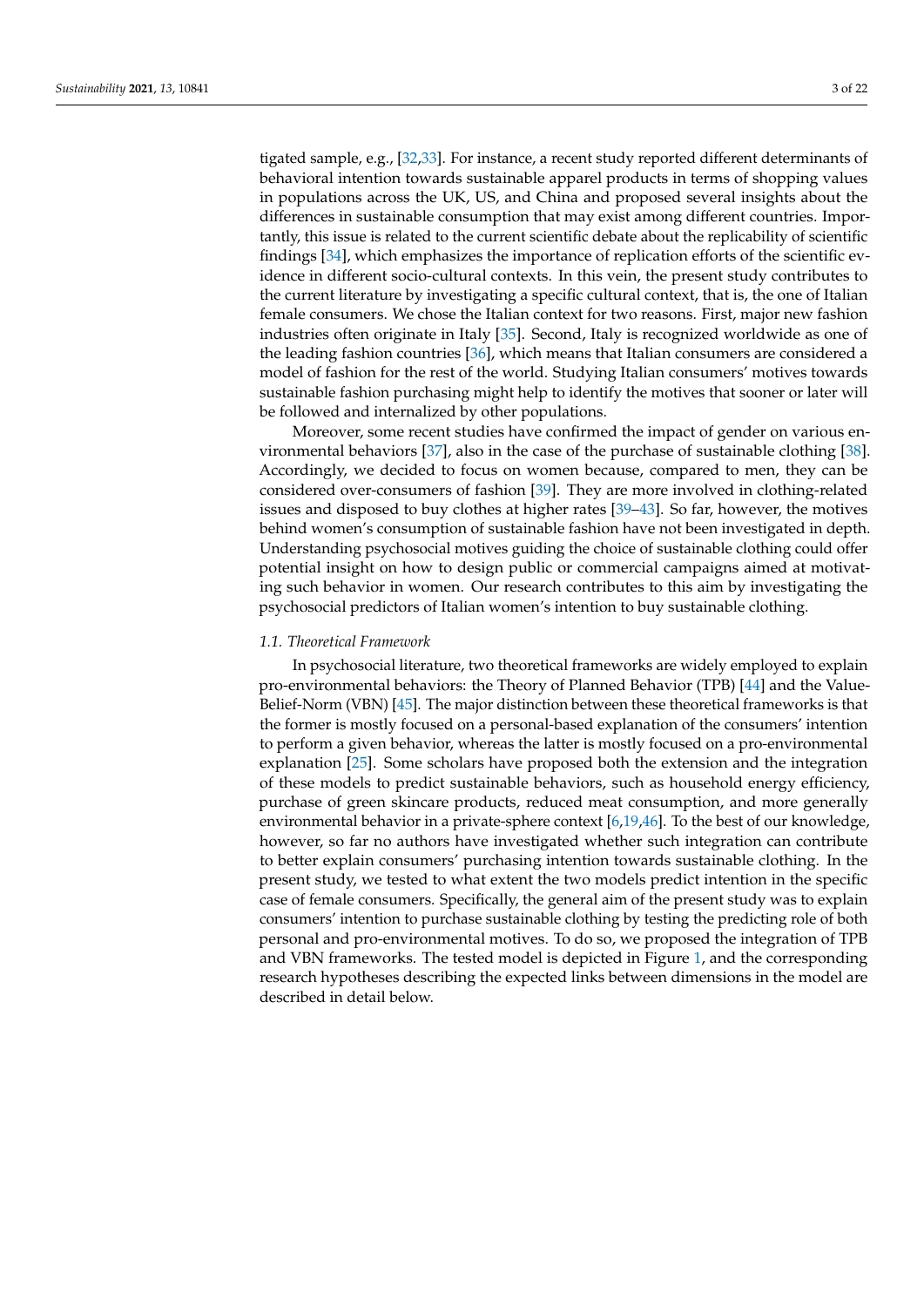<span id="page-3-0"></span>

**Figure 1.** Integrated theoretical model. **Figure 1.** Integrated theoretical model.

## 1.1.1. The Theory of Planned Behavior 1.1.1. The Theory of Planned Behavior

Several studies have referred to TFB to predict consumers' purchasing intention [\[47–](#page-19-10)[49\]](#page-19-11). The TPB [\[44\]](#page-19-7) is a rational decision-making model, according to which  $\frac{1}{4}$  is  $\frac{1}{4}$ . The TPB  $\frac{1}{4}$  is a rational decision-making model, according to which behavior is predicted by behavioral intention, intended as the motivated and conscious plan to perform the behavior in question. Several studies have referred to TPB to predict consumers' purchasing

A strong intention is more likely to be transformed into a behavior. In turn, behavioral intention is predicted by attitude, subjective norm, and perceived behavioral control toward intertion is predicted by attitude, subjective norm, and perceived behavior.

Attitude refers to an individual's overall perception of favorableness or un-favorableness towards a behavior and it includes both cognitive and affective dimen-sions (e.g., whether a specific behavior is good or bad, pleasant or unpleasant) [\[50\]](#page-19-12). In<br>the ages of sustainable alathing and are for awarmly magazine if agraymays halises that me case or sustainable clothing, one can, for example, measure it estimates seneve that purchasing sustainable clothing is disadvantageous or advantageous, unsatisfactory or sustainable consumers below can be consumed. The studies investigating the impact of positive attitude on intention related to purchasing sustainable clothing confirmed its predictive role [51-53]. the case of sustainable clothing, one can, for example, measure if consumers believe that

## **Hypothesis 1 (H1).** *Positive attitude towards sustainable clothing increases purchasing intention*.

Subjective norm refers to the belief that an important person or group of people *tion.* Will approve and support a particular behavior [\[44\]](#page-19-7). Subjective norm can be further others we know engage in the behavior in question. In the case of sustainable clothing, injunctive norm can be measured as the consumers' perception that significant others would approve their purchasing of sustainable clothing. In contrast, descriptive norm can be assessed by asking if significant others buy sustainable clothing. Previous research has found that injunctive and predictive norms have a significant predictive role in a few cases [\[48](#page-19-15)[,54–](#page-19-16)[56\]](#page-19-17), but only a marginal predictive role in many other cases [\[48,](#page-19-15)[50,](#page-19-12)[55](#page-19-18)[–57\]](#page-19-19). For instance, in a review on the effects of social norms, Farrow et al. (2017) [\[32\]](#page-18-26) observed that social norm interventions lead either to shifting behavior in a desirable way or to a<br>counterware destine offset [22]. For thermore, as rightness offsets soon to be strictly related to the cultural context where the decisions are made  $[32]$ . In the specific case of sustainable to the cultural context where the decisions are made  $[32]$ . clothing purchase, past studies have offered mixed results. Most of them have only differentiated into injunctive norm, based on how far individuals believe that significant others would expect that behavior from them, and descriptive norm, that is, how much counterproductive effect [\[33\]](#page-18-27). Furthermore, social norm effects seem to be strictly related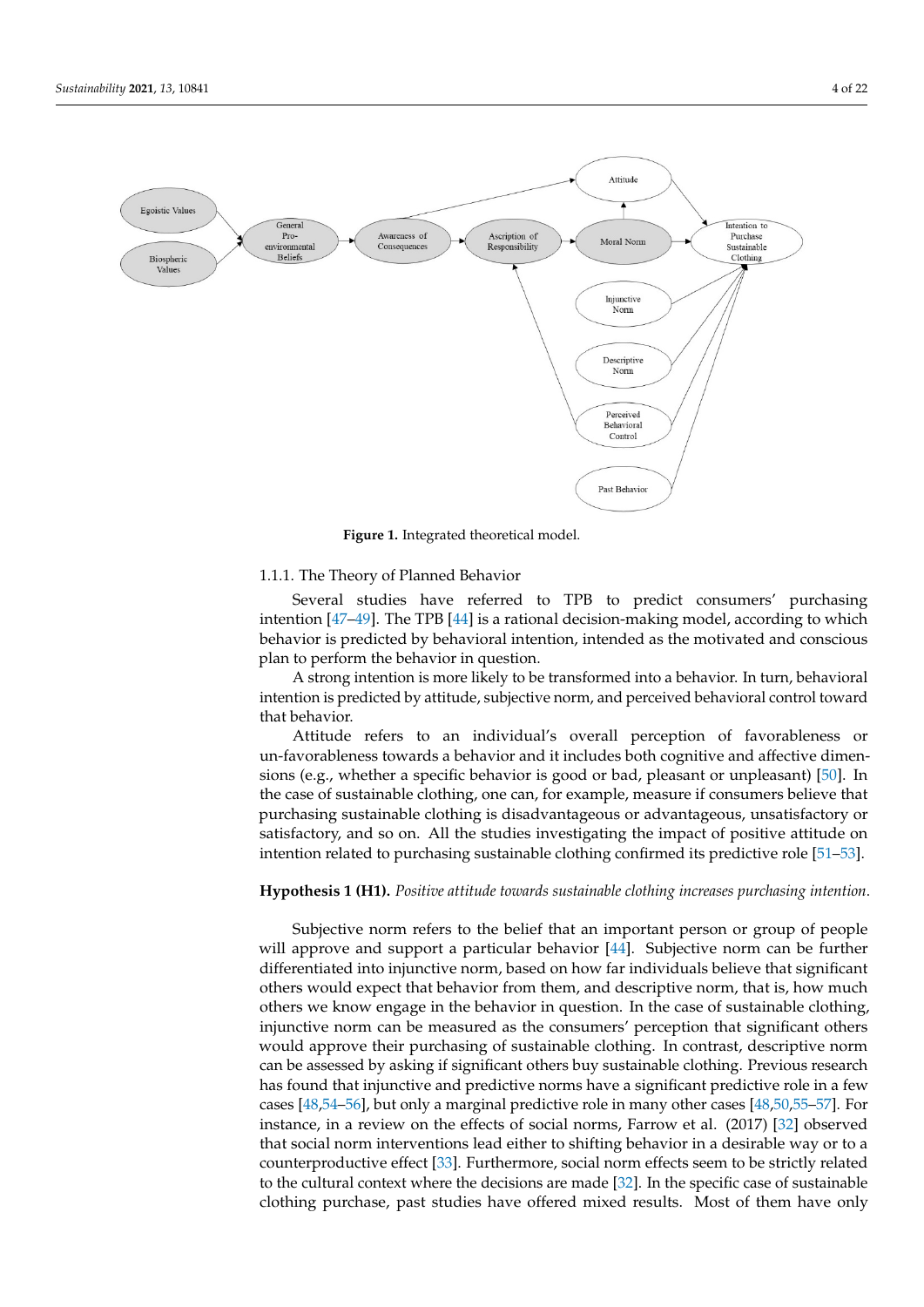considered the role of injunctive norms. While some studies provided empirical evidence of the effect of injunctive norms on the intention to purchase sustainable clothing [\[51\]](#page-19-13), others did not [\[52,](#page-19-20)[57\]](#page-19-19). Regarding the studies that considered both injunctive and descriptive norms, some showed that both types of norms were the strongest predictors of purchasing intention [\[20](#page-18-15)[,54\]](#page-19-16), while others found that only injunctive norms predicted purchasing intention [\[58\]](#page-19-21).

#### **Hypothesis 2 (H2).** *Injunctive norm influences the intention to purchase sustainable clothing*.

#### **Hypothesis 3 (H3).** *Descriptive norm influences the intention to purchase sustainable clothing*.

Perceived behavioral control is the extent to which an individual perceives a behavior as easy or difficult to perform, considering their personal resources (abilities, skills, and knowledge) and situational variables (obstacles and opportunities). Thus, it is related to the individual perception of being able to act on a specific behavior, in this case being able to purchase sustainable clothing. Most studies on the intention to purchase sustainable clothing confirmed the predictive role of perceived behavioral control [\[51,](#page-19-13)[52,](#page-19-20)[57\]](#page-19-19).

## **Hypothesis 4 (H4).** *Perceived behavioral control affects the intention to purchase sustainable clothing*.

Research applying the TPB to explain different behaviors, including pro-environmental behaviors [\[59–](#page-19-22)[62\]](#page-19-23), has also identified the importance of past behavior in the formation of intention, that is, the number of times in the past a particular behavior has been performed [\[2,](#page-17-1)[47,](#page-19-10)[61](#page-19-24)[–64\]](#page-20-0). In the context of the purchase of sustainable products, some scholars have emphasized the fact that consumers' habits could be especially influential [\[65\]](#page-20-1). However, only one TPB study [\[66\]](#page-20-2) confirmed the predictiveness of past behavior on sustainable fashion purchases. To expand support of this hypothesis, in the present study we included past behavior as an additional variable of our TPB model.

**Hypothesis 5 (H5).** *Past purchase of sustainable clothing affects the intention to purchase sustainable clothing*.

#### 1.1.2. The Value-Belief-Norm

Previous research has clearly shown that the moral and pro-environmental motives people endorse are significantly related to their pro-environmental intentions and behaviors [\[46,](#page-19-9)[66\]](#page-20-2). Consistently, in the domain of sustainable fashion purchase, several scholars have found the determining role of pro-environmental-based drivers [\[15\]](#page-18-9). To better investigate the role played by moral and pro-environmental motives in the intention to purchase sustainable clothing, in this study we selected VBN as our second theoretical framework [\[55\]](#page-19-18). The VBN model has already been successfully applied to explain sustainable behaviors [\[66](#page-20-2)[,67\]](#page-20-3). However, to the best of our knowledge, so far the VBN model has not been applied to the case of sustainable fashion purchase, even though many studies have shown that some of its dimensions predict consumers' intention and behavior in this area [\[48\]](#page-19-15). According to VBN, norm activation is triggered by a chain of five related factors, which are the following: values, general pro-environmental beliefs, awareness of consequences, ascription of responsibility, and moral norm.

Values are guiding principles in one's life, and in the area of consumption values express the most fundamental desires and purposes that guide consumer behavior [\[45](#page-19-8)[,64\]](#page-20-0). In the area of sustainable consumption, a main distinction between biospheric and hedonic values should be made. Biospheric values are based on a high level of consideration toward the biosphere, and concern on costs or benefits of consumers' actions on the ecosystems. On the other hand, egoistic values refer to acting for maximizing individual outcomes to self-matter, such as social power, wealth, authority, and influence, focusing on personal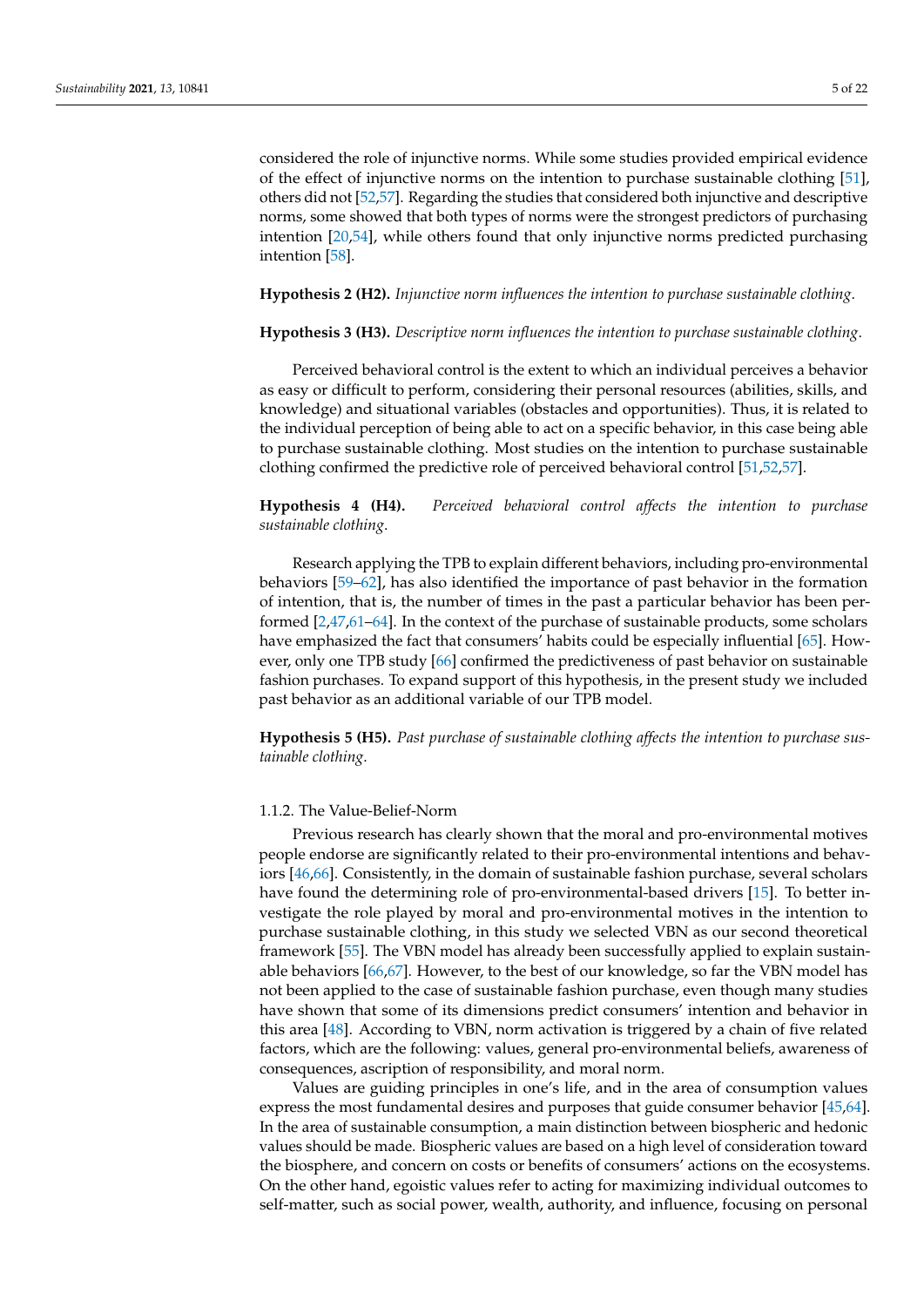costs and benefits when making choices. Individuals who strongly endorse biospheric values are more likely to engage in pro-environmental behaviors compared to individuals who adhere to hedonic values [\[68,](#page-20-4)[69\]](#page-20-5). For instance, Nguyen et al. (2016) [\[15\]](#page-18-9) revealed that biospheric values positively affect individuals' engagement in pro-environmental consumption by improving attitudes towards environmental protection, subjective norm, and environmental self-identity. Bouman and Steg (2019) [\[70\]](#page-20-6) claimed the importance of considering biospheric values in studying pro-environmental behaviors. Finally, McNeill and Moor [\[41\]](#page-19-25) highlighted the importance to include egoistic values in explaining attitudes towards sustanable fashion consumption. Biospheric and egoistic values are the main predictors of general pro-environmental beliefs, that is, beliefs about the interdependence between nature conservation and human progress [\[71\]](#page-20-7). Accordingly, past studies have shown that individuals who endorse biospheric and altruistic values are more likely to also endorse sustainable purchase criteria [\[23,](#page-18-18)[72\]](#page-20-8).

#### **Hypothesis 6 (H6).** *Biospheric values influence general pro-environmental beliefs*.

#### **Hypothesis 7 (H7).** *Egoistic values influence general pro-environmental beliefs*.

In turn, general pro-environmental beliefs determine the so-called awareness of consequences, that is, the degree to which people are aware of the negative consequences of their behavior on the environment. The environmental consequences encompassed within this construct can be ongoing or anticipated [\[45\]](#page-19-8). Awareness of consequences differs from general pro-environmental beliefs in that its measure is more specific (i.e., awareness of consequences is assessed by referring to specific environmental impacts in specific domains). Thus, it occurs later in the causal chain than the more general pro-environmental beliefs [\[45\]](#page-19-8). As shown by past studies, general pro-environmental beliefs influence people's awareness of consequences related to different pro-environmental behaviors, such as improving household energy efficiency, accepting energy policy, and reducing car use [\[6,](#page-18-28)[73](#page-20-9)[–77\]](#page-20-10).

#### **Hypothesis 8 (H8).** *General pro-environmental beliefs influence awareness of consequences*.

Awareness of consequences is considered as a cognitive precondition to moral norm activation, which is the feeling of being responsible for the negative impact of the nonimplementation of pro-environmental behaviors. Accordingly, many scholars have confirmed that people's awareness of consequences influences the ascription of responsibility in several pro-environmental domains [\[6](#page-18-28)[,8](#page-18-2)[,78\]](#page-20-11). In the case of sustainable clothing, different scholars focused on the relationship between awareness of consequences and purchasing intention, showing that peoples' environmental awareness has a strong positive influence on purchase intention related to sustainable fashion [\[53,](#page-19-14)[59,](#page-19-22)[74\]](#page-20-12). However, few scholars have considered whether awareness of consequences primarily affects ascription of responsibility and then affects intention through it [\[77\]](#page-20-10).

#### **Hypothesis 9 (H9).** *Awareness of consequences increases ascription of responsibility*.

Continuing the chain, ascription of responsibility activates moral norms, which are related to the feeling of moral obligation to perform or refrain from a specific behavior [\[57\]](#page-19-19). Moral norms are rooted in interiorized values [\[79\]](#page-20-13) and concern the feeling of a pressure to choose the "right option" to protect self-esteem [\[80\]](#page-20-14). Consistently, past studies confirmed that a greater ascription of responsibility stimulates a greater sense of obligation to act pro-environmentally [\[81,](#page-20-15)[82\]](#page-20-16). In the case of the purchase of sustainable clothings, few researchers analyzed the impact of ascription of responsibility on moral norms. For example, a study of Borusiak et al. found that moral norms are influenced by ascription of responsibility in consumers of second-hand products [\[70\]](#page-20-6).

**Hypothesis 10 (H10).** *Ascription of responsibility influences moral norms*.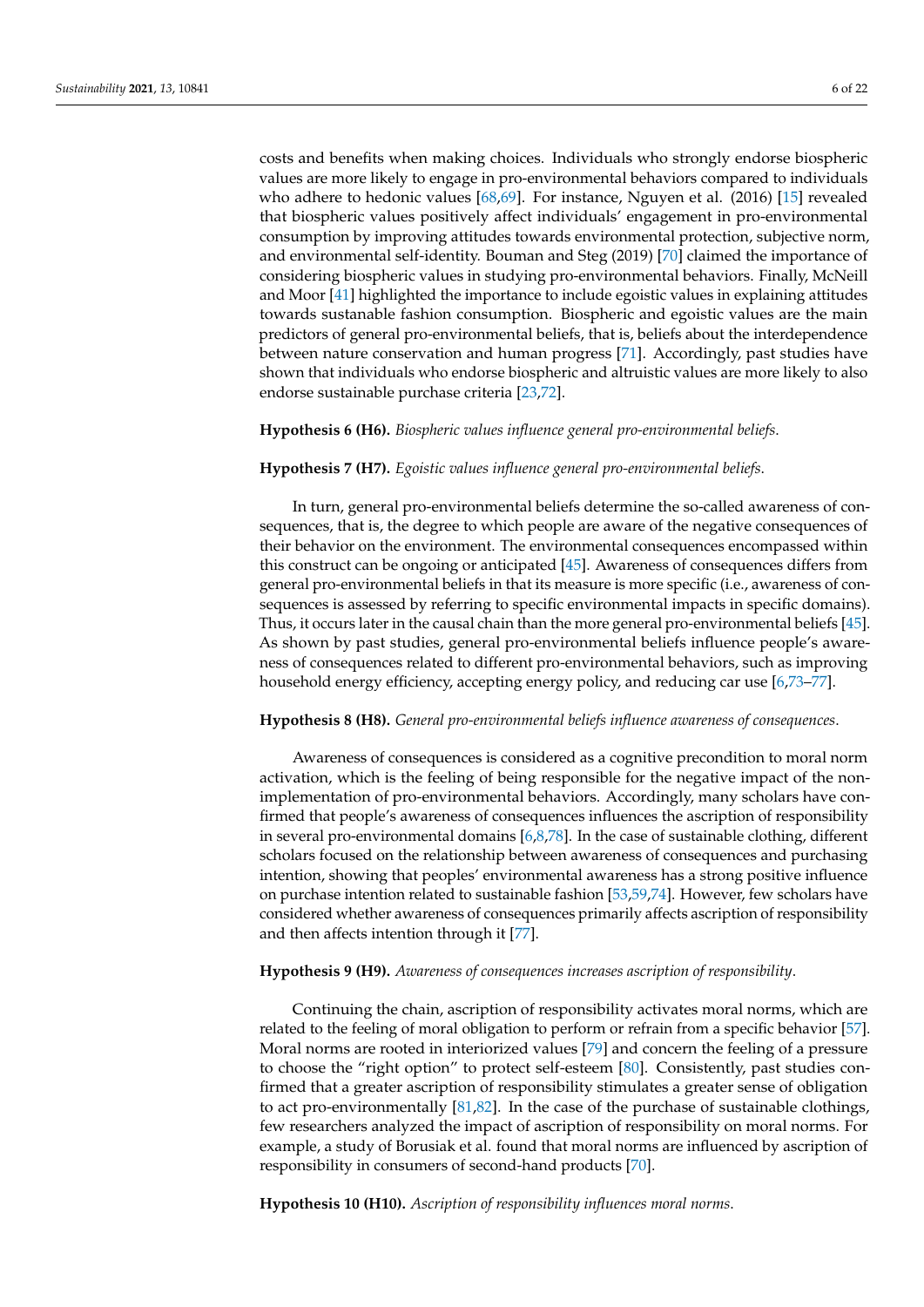#### **Hypothesis 11 (H11).** *Moral norms influence purchasing intentions*.

#### 1.1.3. Integrating TPB and VBN Models

In the present study, we also tested the predictiveness of the integration between the TPB and VBN models, formulating three specific hypotheses regarding the relationships among their respective variables. In the domain of the studies on sustainable behaviors, the VBN and TPB integration has already been successfully applied to explain behavioral intentions [\[6,](#page-18-28)[8,](#page-18-2)[47,](#page-19-10)[84,](#page-20-18)[85\]](#page-20-19).

First of all, past studies showed that the awareness of the environmental impact of one's sustainable purchase behavior influences reasoning behind purchase [\[6,](#page-18-28)[8,](#page-18-2)[47\]](#page-19-10). Awareness of the consequences of an environmental issue, such as environmental pollution caused by fashion production, might lead to the development of attitudes about the consequences of human actions on the environment, and represent a route or a barrier to perform a given behavior  $[6,8]$  $[6,8]$ . Following this line, it might be expected that when consumers have more information about the environmental impact of the fashion production, they can develop a positive approach and attitude towards the purchase of sustainable clothing. This expectation has found support in a study showing that knowledge of environmental issues has a significant influence on consumer attitude toward green apparel brands [\[86\]](#page-20-20). For example, a recent study showed that attitude plays a mediating role between consumers' environmental knowledge and their intention to purchase slow fashion apparel [\[52\]](#page-19-20).

**Hypothesis 12 (H12).** *Awareness of consequences (VBN) influences the consumers' attitude towards purchasing sustainable clothing (TPB), and in turn has an indirect effect on intention via attitude*.

Environmental research has widely shown that attitudes related to pro-environmental behaviors are related to different factors, among which personal norm plays an important role. Indeed, personal norm is a strong antecedent of environmental attitudes [\[6,](#page-18-28)[8,](#page-18-2)[27,](#page-18-22)[87](#page-20-21)[,88\]](#page-20-22). For instance, in a study of attitudes toward the environment and green products results revealed that consumers' awareness of consequences was an important predictor of attitude towards green energy brands [\[87,](#page-20-21)[89\]](#page-20-23). Thus, our feeling of being morally obligated to protect the environment influences our positive attitude towards acting accordingly.

**Hypothesis 13 (H13).** *Moral norm (VBN) explains attitude toward buying sustainable clothing (TPB), and in turn has an indirect effect on intention via attitude*.

Several studies have claimed that voluntary control is a precondition of moral responsibility, e.g., [\[90,](#page-20-24)[91\]](#page-20-25). However, to our knowledge only one study has tested such a relationship in the domain of pro-environmental behavior, specifically in the domain of food choices, showing that perceived behavioral control explained participants' ascription of responsibility related to reduced meat consumption [\[8\]](#page-18-2). Consistent with these findings, we tested whether this evidence might be generalized in the case of sustainable clothing.

**Hypothesis 14 (H14).** *Perceived behavioral control over buying sustainable clothing (TPB) explains the ascription of responsibility regarding the purchase of sustainable clothing to protect the environment (VBN)*.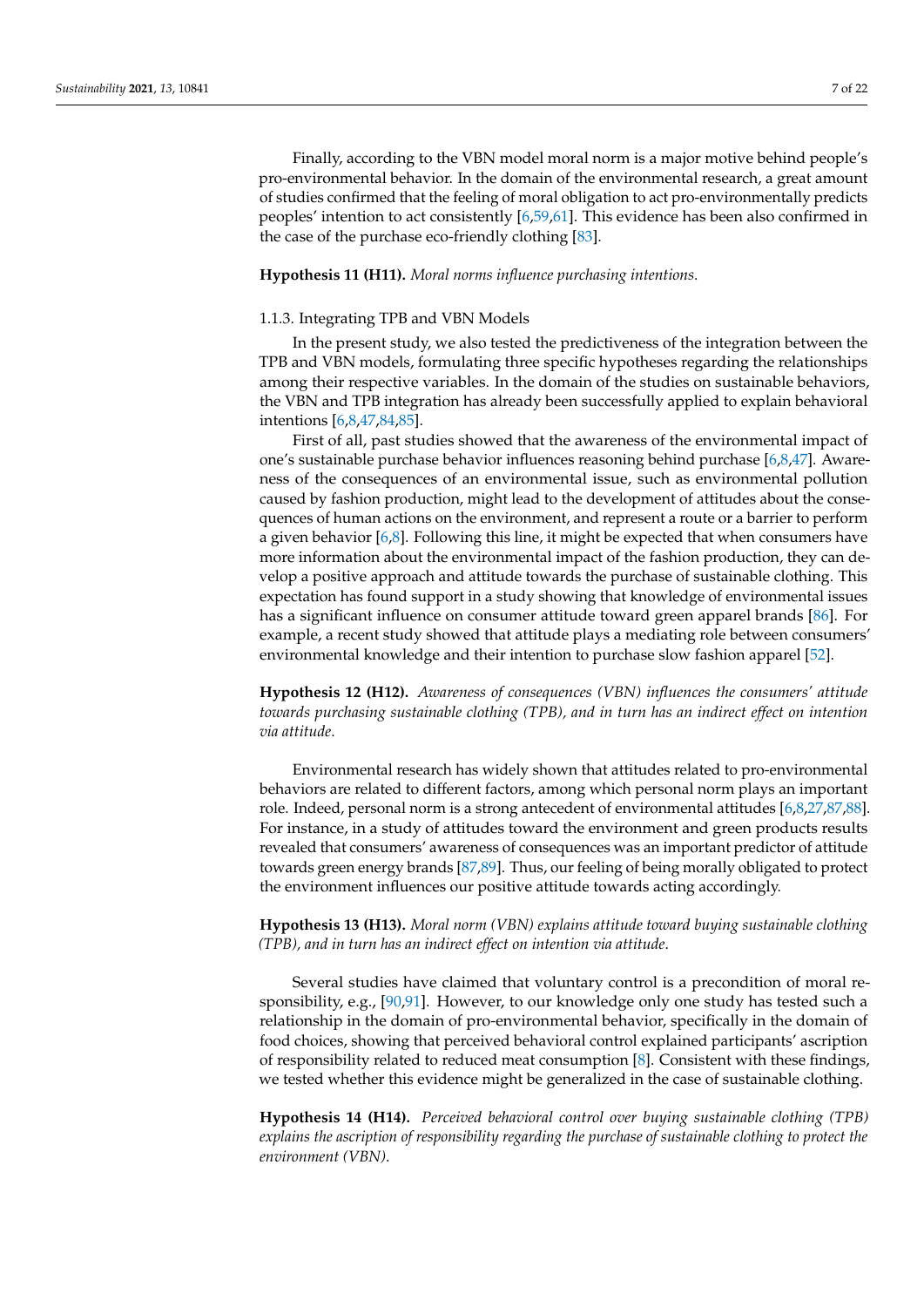#### **2. Materials and Methods**

#### *2.1. Participants and Procedure*

The study received ethical approval from the Ethical Committee of the Catholic University of Milan. In October 2020, about three hundred over 18-year-old female participants living in Italy were invited to participate in a web-based survey (Table [A1\)](#page-17-3) including closeended questions, and lasting approximately twenty minutes. Participants were identified and contacted by students of the Department of Psychology at the Catholic University of Milan. The final sample was composed of 286 participants who fully completed the survey. The sample size was enough to detect a Subject-to-variables (STV) ratio higher than 5, which is the recommended value to run a Structural Equation Model (SEM) [\[92](#page-20-26)[,93\]](#page-20-27). Specifically, our STV ratio was equal to 8.17 (286 subjects and 35 variables included in the proposed model).

To obtain a sample balanced as to age, students were instructed to select only Italian women equally distributed across the following age groups: 18–27 years old, 28–37 years old, 38–47 years old, 48–57 years old, and 58–70 years old.

Participants' age varied between 19 and 70 years  $(M = 39.42 \text{ years}; SD = 14.06)$ . They were overall highly educated (62.6% had university education, 14.7% had secondary school education, and 17.1% had primary school education). Most of the participants lived in medium-sized to large municipalities (42% lived in towns with more than 500,000 inhabitants). Regarding marital status, 38.8% of participants were married, and 38.1% of participants were single. Most of the participants (62.2%) used to go shopping at a franchise store and declared they were open to try a new clothing brand (75.9%). Table [1](#page-7-0) reports demographic information of the sample.

| Factor                                   | <b>Total Sample</b> |  |  |
|------------------------------------------|---------------------|--|--|
| Age                                      |                     |  |  |
| M                                        | 39.37               |  |  |
| SD                                       | 14.06               |  |  |
| <b>Educational Level</b>                 |                     |  |  |
| % Elementary School Diploma              | 0.3                 |  |  |
| % Middle School Diploma                  | 2.1                 |  |  |
| % High School (without Diploma)          | 3.1                 |  |  |
| % High School Diploma                    | 17.1                |  |  |
| % University Attendance (without Degree) | 14.7                |  |  |
| % Bachelor/Master's Degree               | 62.6                |  |  |
| <b>Marital Status</b>                    |                     |  |  |
| % Single                                 | 38.1                |  |  |
| % Married                                | 38.8                |  |  |
| % Cohabiting Couple                      | 17.8                |  |  |
| % Separated/Divorced                     | 4.5                 |  |  |
| $%$ Widow                                | 0.7                 |  |  |
| Number of Residents in your Municipality |                     |  |  |
| $%$ Less than $10,000$                   | 21.7                |  |  |
| % Between 10,000 and 30,000              | 16.8                |  |  |
| % Between 30,000 and 100,000             | 12.9                |  |  |
| % Between 100,000 and 250,000            | 3.1                 |  |  |
| % Between 250,000 and 500,000            | 3.5                 |  |  |
| % More than 500,000                      | 42.0                |  |  |

<span id="page-7-0"></span>**Table 1.** Demographics of study sample.

*Note. M* = Mean; *SD* = Standard Deviation.

At the beginning of the questionnaire, participants were provided with a definition of sustainable clothing: "Now we are going to ask you some questions about the topic of socalled sustainable clothing. The goals of sustainable clothing production include increasing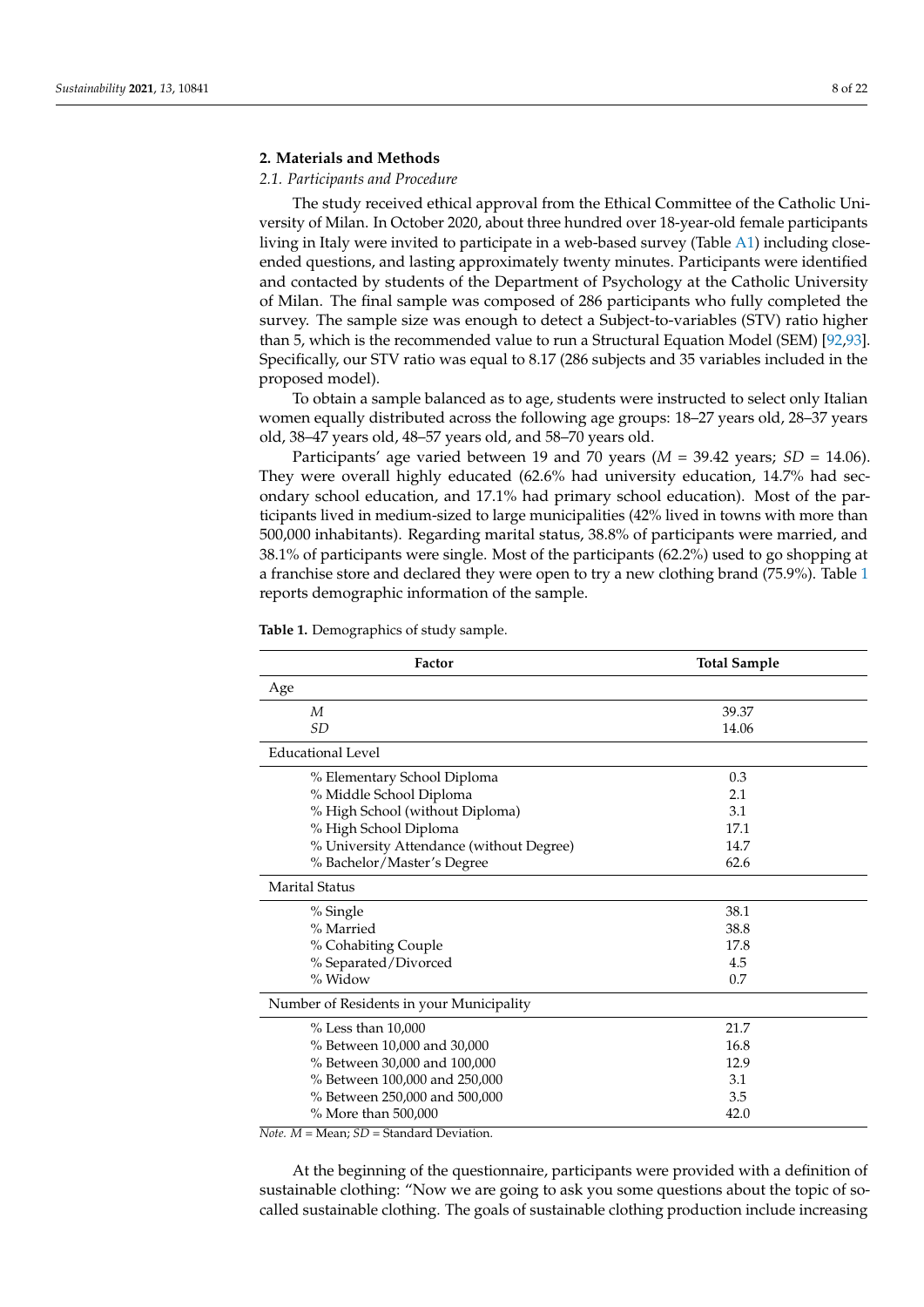the value of local productions and products, extending the life cycle of materials, increasing the value of timeless clothing, reducing the amount of waste, and reducing the damage to the environment caused by clothing production and consumption." Everyone answered the questions by referring to the same definition of sustainable behavior. Participants were then asked to reply to some questions aimed at understanding shopping habits. Moreover, participants expressed their agreement on a Likert scale with statements measuring motivation to buy sustainable clothes, TPB constructs (attitude, subjective norm, perceived behavioral control), past behavior, and VBN constructs (egoistic and biospheric values, general pro-environmental beliefs, awareness of consequences, ascription of responsibility, moral norm). The last section of the questionnaire were related to sociodemographic information (gender, age, marital status, number of residents in your municipality).

#### *2.2. Measures*

Attitude: Participants' attitude towards purchasing sustainable clothing was assessed with four items, on a 7-point semantic differential scale (e.g., "Purchasing sustainable clothes is/would be: useless (1)—useful (7)"; adapted from Tantawi [\[93\]](#page-20-27)). Higher scores indicated a greater positive attitude toward purchasing sustainable clothing ( $\alpha$  = 0.94).

Injunctive Norm: Participants' subjective norm was measured with three items, using a 7-point scale (e.g., "Most people I know think that I should buy sustainable clothes ... strongly disagree (1)—strongly agree (7)"; adapted from Kim et al. [\[94\]](#page-21-0)). Higher scores indicated a greater perception of others' expectations regarding the purchase of sustainable clothes ( $\alpha$  = 0.80).

Descriptive Norm: Participants' subjective norm was measured with three items, using a 7-point scale (e.g., "Most people I know buy sustainable clothes . . . strongly disagree (1)—strongly agree (7)"; adapted from Kim et al. [\[94\]](#page-21-0)). Higher scores indicated a greater perception of others purchasing sustainable clothes ( $\alpha = 0.83$ ).

Perceived Behavioral Control: Participants' perception of control over purchasing sustainable clothing was measured with two items, again using a 7-point scale (e.g., "Sustainable clothing might be expensive . . . strongly disagree (1)—strongly agree (7)"; Shaw et al. [\[95\]](#page-21-1)). Higher scores indicated a greater perception of control over purchasing sustainable clothing  $(r = 0.47)$ .

Past Behavior: Participants' past purchasing of sustainable clothing was measured with one item, using a 7-point scale ("Indicate how often you purchase the following sustainable clothing items ... Never (1)—Always (7)"; adapted from Han et al. [\[96\]](#page-21-2)). Higher scores indicated a higher frequency in purchasing of sustainable clothing (*α* = 0.79).

Egoistic Values: Participants' egoistic values were assessed with four items, using a 9-point scale (e.g., "Social power: control over others, dominance . . . opposed to my values (−1)—of supreme importance (9)"; adapted from Steg et al. [\[65\]](#page-20-1)). Higher scores indicated a greater importance of the egoistic values as guiding principles for the person's life  $(\alpha = 0.78)$ .

Biospheric Values: Participants' biospheric values were assessed with four items, using a 9-point scale (e.g., "Respecting the earth: harmony with other species . . . opposed to my values (−1)—of supreme importance (9)"; adapted from Steg et al. [\[65\]](#page-20-1)). Higher scores indicated a greater importance of the biospheric values as a guiding principle for the person's life ( $\alpha$  = 0.89).

General Pro-Environmental Beliefs: General pro-environmental beliefs were measured with three items, using a 7-point scale (e.g., "Human progress can be achieved only by maintaining ecological balance . . . strongly disagree (1)—strongly agree (7)"; adapted from the NHIP scale; Corral-Verdugo et al. [\[71\]](#page-20-7)). Higher scores indicated greater proenvironmental beliefs ( $\alpha$  = 0.78).

Awareness of Consequences: Participants' awareness of consequences on the environment deriving from the excessive purchase of not sustainable clothes was measured with three items, on a 7-point scale (e.g., "The production of not sustainable clothing causes environmental pollution . . . strongly disagree (1)—strongly agree (7)"; adapted from Van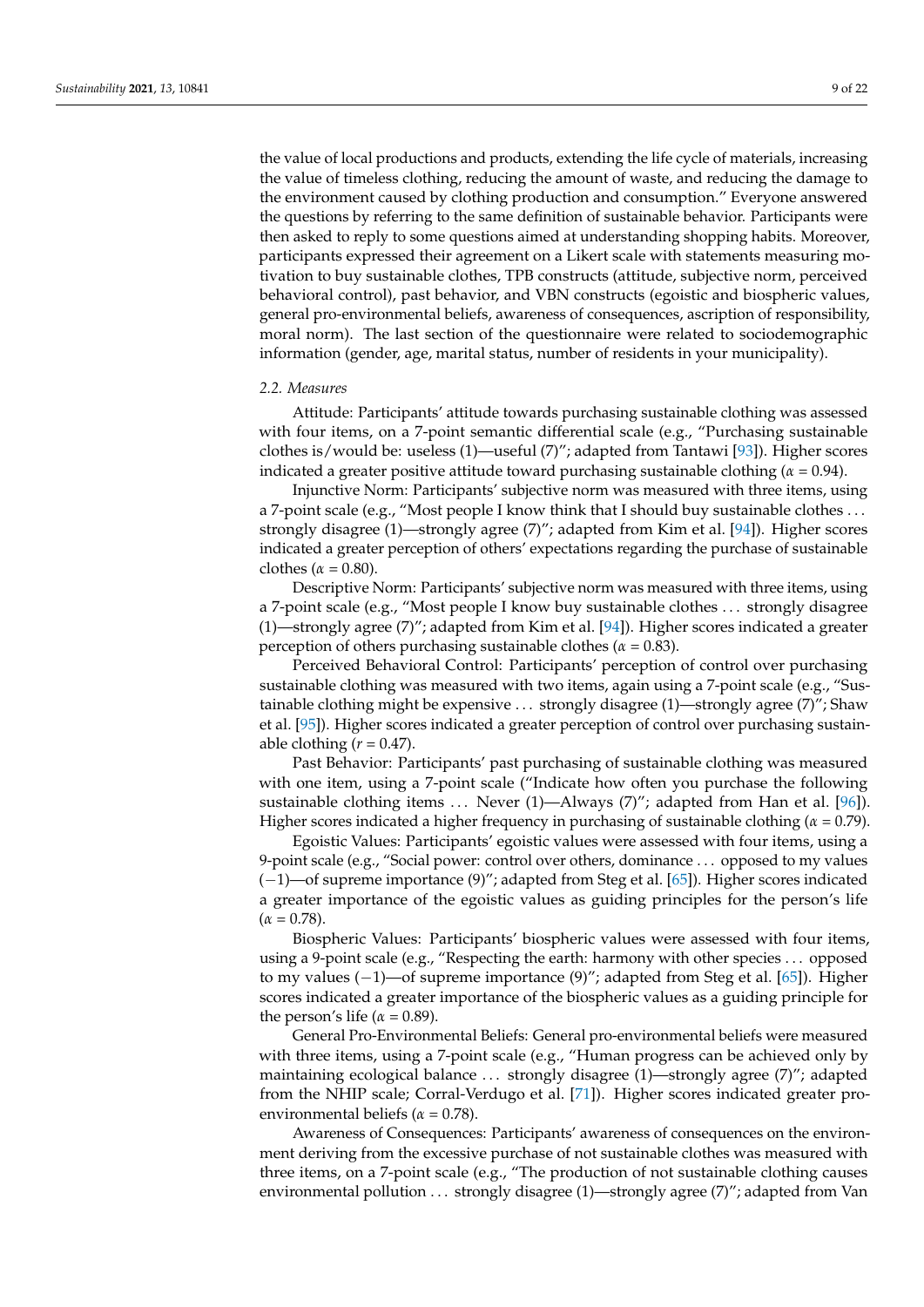Der Werff and Steg [\[97\]](#page-21-3)). Higher scores indicated a greater awareness of the environmental consequences ( $\alpha$  = 0.79).

Ascription of Responsibility: The ascription of responsibility was assessed with three items, using a 7-point scale (e.g., "I think it is useful to purchase sustainable clothing to reduce environmental problems . . . strongly disagree (1)—strongly agree (7)"; adapted from Van Der Werff and Steg [\[97\]](#page-21-3)). Higher scores indicated a greater ascription of responsibility  $(\alpha = 0.87)$ .

Moral Norm: Participants' moral norm was measured with three items, using a 7-point scale (e.g., "Purchasing sustainable clothing means acting in line with my own principles . . . strongly disagree (1)—strongly agree (7)"; adapted from Van Der Werff and Steg [\[97\]](#page-21-3)). Higher scores indicated stronger adherence to the moral norm ( $\alpha = 0.89$ ).

Behavioral Intention to Purchase Sustainable Clothing: To assess the intention to purchase sustainable clothing we employed three items, using a 7-point scale (e.g., "If I see sustainable clothing . . . strongly disagree (1)—strongly agree (7); Shaw et al. [\[95\]](#page-21-1)). Higher scores indicated a stronger intention to purchase sustainable clothing (*α* = 0.85). Table [2](#page-10-0) shows all the items of each measured variable.

|  | <b>Table 2.</b> Results of the measurement model. |  |
|--|---------------------------------------------------|--|
|--|---------------------------------------------------|--|

| Construct                 | Items                                                 | Λ       | <b>AVE</b> | CR   | M    | SD   |
|---------------------------|-------------------------------------------------------|---------|------------|------|------|------|
|                           | Purchasing sustainable clothes is/would be:           |         | 0.69       | 0.90 | 5.68 | 1.23 |
|                           | unpleasant-pleasant                                   | $0.88*$ |            |      |      |      |
| Attitude                  | boring-funny                                          | $0.85*$ |            |      |      |      |
|                           | unsatisfactory-satisfactory                           | $0.86*$ |            |      |      |      |
|                           | fool-wise                                             | $0.73*$ |            |      |      |      |
|                           | Most of the people who are important to me            |         | 0.60       | 0.81 | 3.90 | 1.25 |
|                           | think that I should buy sustainable clothing          | $0.74*$ |            |      |      |      |
| <b>Injunctive Norm</b>    | would approve if I bought sustainable clothing        | $0.71*$ |            |      |      |      |
|                           | would prefer that I buy sustainable clothing          | $0.86*$ |            |      |      |      |
|                           | Most of the people who are important to me            |         | 0.63       | 0.83 | 3.29 | 1.21 |
|                           | buy sustainable clothing                              | $0.71*$ |            |      |      |      |
| Descriptive Norm          | believe it is right to buy sustainable clothing       | $0.77*$ |            |      |      |      |
|                           | would like to buy sustainable clothing                | $0.89*$ |            |      |      |      |
|                           |                                                       |         | 0.53       | 0.68 | 4.87 | 1.23 |
| Perceived                 | The retail stores of sustainable clothing might be    |         |            |      |      |      |
| Behavioral                | located far away from where I live                    | $0.86*$ |            |      |      |      |
| Control                   | It might be difficult to obtain information regarding |         |            |      |      |      |
|                           | the sustainability of the clothing                    | $0.55*$ |            |      |      |      |
|                           |                                                       |         | 0.56       | 0.83 | 3.91 | 1.56 |
|                           | Social power: control over others, dominance          | $0.75*$ |            |      |      |      |
| <b>Egoistic Value</b>     | Wealth: material possessions, money                   | $0.74*$ |            |      |      |      |
|                           | Authority: the right to lead or command               | $0.84*$ |            |      |      |      |
|                           | Influential: having an impact on people and events    | $0.65*$ |            |      |      |      |
|                           |                                                       |         | 0.70       | 0.90 | 7.97 | 1.13 |
|                           | Respecting the earth: harmony with other species      | $0.82*$ |            |      |      |      |
|                           | Unity with nature: fitting into nature                | $0.79*$ |            |      |      |      |
| Biospheric Value          | Protecting the environment: protecting natural        |         |            |      |      |      |
|                           | resources                                             | $0.90*$ |            |      |      |      |
|                           | Preventing pollution: protecting natural resources    | $0.83*$ |            |      |      |      |
|                           |                                                       |         | 0.56       | 0.79 | 6.13 | 0.95 |
|                           | Human progress can be achieved only by                |         |            |      |      |      |
| General                   | maintaining ecological balance                        | $0.80*$ |            |      |      |      |
| Pro-environmental Beliefs | Preserving nature now means ensuring the future for   |         |            |      |      |      |
|                           | human beings                                          | $0.60*$ |            |      |      |      |
|                           | Human beings can progress only by conserving          |         |            |      |      |      |
|                           | nature's resources                                    | $0.82*$ |            |      |      |      |
|                           |                                                       |         | 0.73       | 0.89 | 5.69 | 0.97 |
|                           | The production of sustainable clothing causes         |         |            |      |      |      |
|                           | environmental pollution                               | $0.78*$ |            |      |      |      |
| Awareness of Consequences | A reduced purchase of sustainable clothing would      |         |            |      |      |      |
|                           | contribute to environmental protection                | $0.92*$ |            |      |      |      |
|                           |                                                       |         |            |      |      |      |
|                           | The production of sustainable clothing causes climate | $0.85*$ |            |      |      |      |
|                           | change                                                |         |            |      |      |      |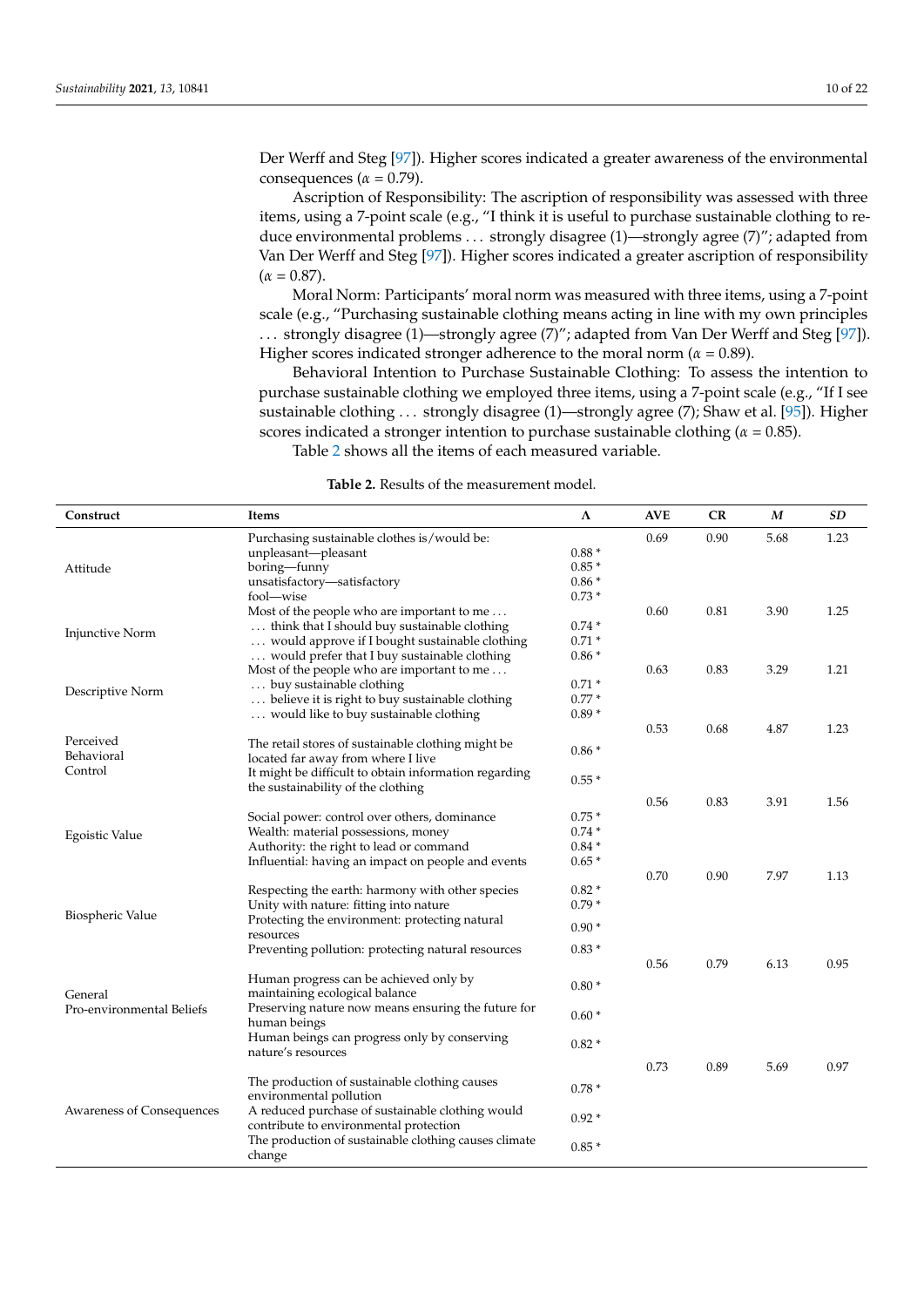<span id="page-10-0"></span>

| Construct                                     | Items                                                                                                          | $\Lambda$ | <b>AVE</b> | CR   | M    | SD   |
|-----------------------------------------------|----------------------------------------------------------------------------------------------------------------|-----------|------------|------|------|------|
|                                               |                                                                                                                |           | 0.80       | 0.92 | 5.50 | 1.01 |
|                                               | I think it is useful to purchase sustainable clothing to<br>reduce environmental problems                      | $0.90*$   |            |      |      |      |
| Ascription of Responsibility                  | I can take on responsibility for my purchase of<br>sustainable clothes to protect the environment              | $0.93*$   |            |      |      |      |
|                                               | I think I can contribute to reducing the environmental<br>problems by purchasing sustainable clothing          | $0.86*$   |            |      |      |      |
|                                               | Purchasing sustainable clothing means                                                                          |           | 0.74       | 0.89 | 5.44 | 1.11 |
| Moral Norm                                    | acting in line with my own principles                                                                          | $0.89*$   |            |      |      |      |
|                                               | $\ldots$ the right thing to do                                                                                 | $0.83*$   |            |      |      |      |
|                                               | acting in line what I find important                                                                           | $0.86*$   |            |      |      |      |
|                                               |                                                                                                                |           | 0.67       | 0.86 | 4.93 | 1.19 |
| Intention to Purchase<br>Sustainable Clothing | If I see sustainable clothing, I intend or consider<br>purchasing it                                           | $0.83*$   |            |      |      |      |
|                                               | If I see a retail store of sustainable clothing, I intend<br>to visit the store to purchase a product          | $0.83*$   |            |      |      |      |
|                                               | When I find a cloth that fits my needs, the possibility<br>of purchasing it will increase if it is sustainable | $0.80*$   |            |      |      |      |

#### **Table 2.** *Cont.*

*Note.* Λ = Standardized Factor Loading; CR = Composite Reliability; AVE = Average Variance Extracted; \* *p* < 0.001. All the items were measured on a 7-point scale, except for the items measuring egoistic and biospheric values, which were assessed on a 9-point scale.

#### *2.3. Data Analyses*

Statistical analyses were conducted with R software [\[98](#page-21-4)[,99\]](#page-21-5), using the Lavaan package [\[100\]](#page-21-6). To test our hypotheses we performed Structural Equation Modeling (SEM) analyses, using maximum likelihood with robust standard errors estimation techniques in order to test the goodness-of-fit of our models. To assess the goodness of fit for SEM models we considered values of root mean square error of approximation (RMSEA) less than or equal to 0.06, as well as values of standardized root mean-square residuals (SRMR) less than 0.10, and comparative fit index (CFI) and Tucker level index (TLI) values above 0.90 as indicative of good fit [\[101\]](#page-21-7).

We wanted to test whether the fit of the integrated model would be higher than the fit of the TPB and the VBN models considered separately. Therefore, we first ran a model including all TPB variables, including the paths from attitude, subjective norm, perceived behavioral control, and past behavior to intention as free parameters. Second, we ran a model including the VBN path sequence as free parameters (i.e., egoistic and biospheric values, then general pro-environmental beliefs, then awareness of consequences, then ascription of responsibility, and then moral norm). Third, we ran an integrated model where we included the following paths among TPB and VBN variables as free parameters: from awareness of consequences through attitude to intention; from moral norm to attitude, and from perceived behavioral control to ascription of responsibility.

Finally, to compare Models 1, 2, and 3 we used the Chi-squared difference test  $(\Delta \chi^2; [102])$  $(\Delta \chi^2; [102])$  $(\Delta \chi^2; [102])$ , given the nested nature of the models. A significant  $\Delta \chi^2$  value for the reduced degrees of freedom and an overall goodness of fit index of Model 3 higher than the overall goodness of fit indexes of the other two models would allow us to conclude that Model 3 had a better fit than the others.

#### **3. Results**

#### *3.1. Preliminary Results*

All the composite reliability values were above the cut-off of 0.60 [\[103\]](#page-21-9), and the AVE values were above or equal to the suggested threshold of 0.50 [\[103\]](#page-21-9). Additionally, according to the Fornell-Lacker criterion [\[104\]](#page-21-10) the square root of AVE for each latent variable was larger than the other correlation values among the latent variables, confirming the discrimant validity of each measurement. Table [2](#page-10-0) shows the results of the measurement model for Model 3. Table [3](#page-11-0) reports the square root of AVE for each latent variable and the correlations among all variables in Model 3.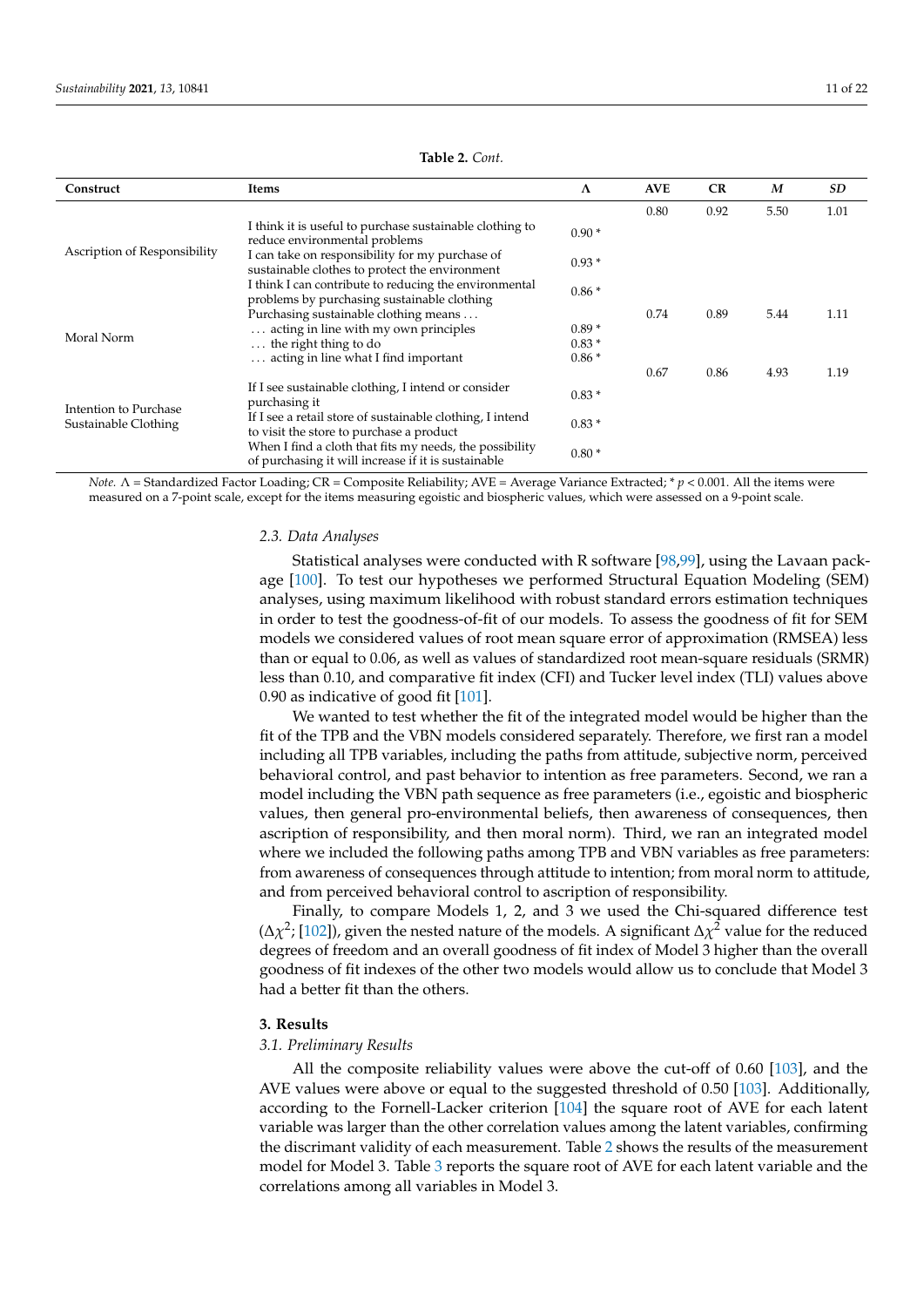<span id="page-11-0"></span>

| Variables          | 1.   | 2.      | 3.      | 4.      | 5.                       | 6.      | 7.      | 8.       | 9.      | 10.     | 11.     | 10.     |
|--------------------|------|---------|---------|---------|--------------------------|---------|---------|----------|---------|---------|---------|---------|
| 1. Attitude        | 0.69 | $0.23*$ | $0.20*$ | $-0.01$ | $0.23*$                  | $-0.11$ | $0.30*$ | $0.23*$  | $0.32*$ | $0.42*$ | $0.49*$ | $0.56*$ |
| 2. Injunct. Norm   |      | 0.60    | $0.47*$ | 0.08    | $0.16*$                  | $-0.02$ | $0.10*$ | $0.15*$  | $0.25*$ | $0.34*$ | $0.30*$ | $0.35*$ |
| 3. Descrip. Norm   |      |         | 0.63    | $-0.05$ | $0.26*$                  | 0.02    | 0.09    | $0.16*$  | $0.28*$ | $0.39*$ | $0.34*$ | $0.29*$ |
| 4. Perc. Beh. Con. |      |         |         | 0.53    | $-0.12*$                 | $-0.03$ | 0.07    | $0.08*$  | $0.16*$ | $0.23*$ | $0.20*$ | $0.29*$ |
| 5. Past Behavior   |      |         |         |         | $\overline{\phantom{0}}$ | 0.04    | $0.12*$ | 0.05     | $0.20*$ | $0.20*$ | $0.27*$ | 0.31    |
| 6. Egoistic Value  |      |         |         |         |                          | 0.56    | $-0.03$ | $-0.13*$ | $-0.01$ | $-0.00$ | $-0.10$ | 0.04    |
| 7. Biosph. Value   |      |         |         |         |                          |         | 0.70    | $0.34*$  | $0.27*$ | $0.37*$ | $0.44*$ | 0.40    |
| 8. Pro-env. Belifs |      |         |         |         |                          |         |         | 0.56     | $0.36*$ | $0.41*$ | $0.40*$ | 0.31    |
|                    |      |         |         |         |                          |         |         |          |         |         |         |         |

**Table 3.** Correlations among study variables.

10. Ascr. of Resp. **0.80** 0.73 \* 0.59 \* 11. Moral Norm **0.74** 0.65 \*

12. Intention **0.67**

*Note.* \* *p* < 0.001; values of Fornell-Larcker criterion are reported in bold. The AVE for past behavior was not reported because it corresponds to its factor loading.

9. Awar. of Cons. **0.73** 0.70 \* 0.64 \* 0.39 \*

*3.2. Main Analyses*

Results revealed that Model 1 and Model 2 did not fit the data satisfactorily [Model 1: *χ* 2 (576) = 1657.43, *p* < 0.001; RMSEA = 0.08, CFI = 0.79, TLI = 0.77, SRMR = 0.21; Model 2: *χ* 2 (574) = 1169.96, *p* < 0.001; RMSEA = 0.06, CFI = 0.88, TLI = 0.87, SRMR = 0.15]. In contrast, Model 3 fitted the data adequately [Model 3:  $\chi^2$  (532) = 894.55,  $p < 0.001$ ; RMSEA =  $0.05$ , CFI =  $0.93$ , TLI =  $0.92$ , SRMR =  $0.05$ ]. The comparison between the goodness of fit of Model 1 and Model 2 showed a significant difference between the models  $[\Delta \chi^2(2) = 474.47$ ,  $p = 0.001$ ], indicating that the VBN Model was significantly better than the TPB Model. The comparison between Model 1 and Model 3  $[\Delta \chi^2(44) = 762.88, p < 0.001]$ , as well as between Model 2 and Model 3  $[\Delta \chi^2(42) = 275.41, p < 0.001]$ , revealed that the integrated Model 3 had the highest goodness of fit indices and the best explanatory power. Table [4](#page-11-1) shows the fits for each model.

<span id="page-11-1"></span>**Table 4.** Comparison among models.

| <b>Indicators</b> | Model 1<br>(TPB) | Model 2<br>(VBN) | Model 3<br>(Integrated Model: TPB and VBN) |
|-------------------|------------------|------------------|--------------------------------------------|
| $\chi^2$ (df)     | 1657.43 (576)    | 1169.96 (574)    | 894.55 (532)                               |
|                   | $p = 0.001$      | $p = 0.001$      | $p = 0.001$                                |
| <b>RMSEA</b>      | 0.08             | 0.06             | 0.05                                       |
| <b>CFI</b>        | 0.79             | 0.88             | 0.93                                       |
| TLI               | 0.77             | 0.87             | 0.92                                       |
| <b>SRMR</b>       | 0.21             | 0.15             | 0.05                                       |

*Note.* TPB = Theory of Planned Behavior; VBN = Value Belief Norm.

In Model 3, attitude ( $R^2$  = 0.30), general pro-environmental beliefs ( $R^2$  = 0.18), awareness of consequences ( $R^2$  = 0.20), ascription of responsibility ( $R^2$  = 0.67), and moral norm  $(R<sup>2</sup> = 0.85)$  had significant levels of explained variance. Furthermore, in Model 3 intention had the highest level of explained variance (Intention  $R^2$ : Model 1 = 0.45; Model 2 = 0.52; Model  $3 = 0.56$ ). All the above reasons made us infer that the integrated Model 3 was the best model to explain participants' intention to purchase sustainable clothing.

Regarding the contribution of the TPB variables in explaining the intention to purchase sustainable clothing, the results of Model 3 showed that participants' attitude had the highest effect ( $\beta$  = 0.29;  $p$  = 0.001), confirming our H1. In contrast, injunctive norm (*β* = 0.02; *p* = 0.78) did not significantly explain intention, disconfirming our H2. Moreover, purchasing intention was positively explained by descriptive norm ( $β = 0.13$ ;  $p = 0.05$ ), supporting our H3. Perceived behavioral control did not explain consumers' intention (*β* = 0.04; *p* = 0.53), not supporting our H4. Finally, past behavior explained consumers' intentions ( $\beta$  = 0.07;  $p$  = 0.05), corroborating our H5.

Regarding the contribution of VBN variables, the results of Model 3 revealed that participants' egoistic values had a negative effect on general pro-environmental beliefs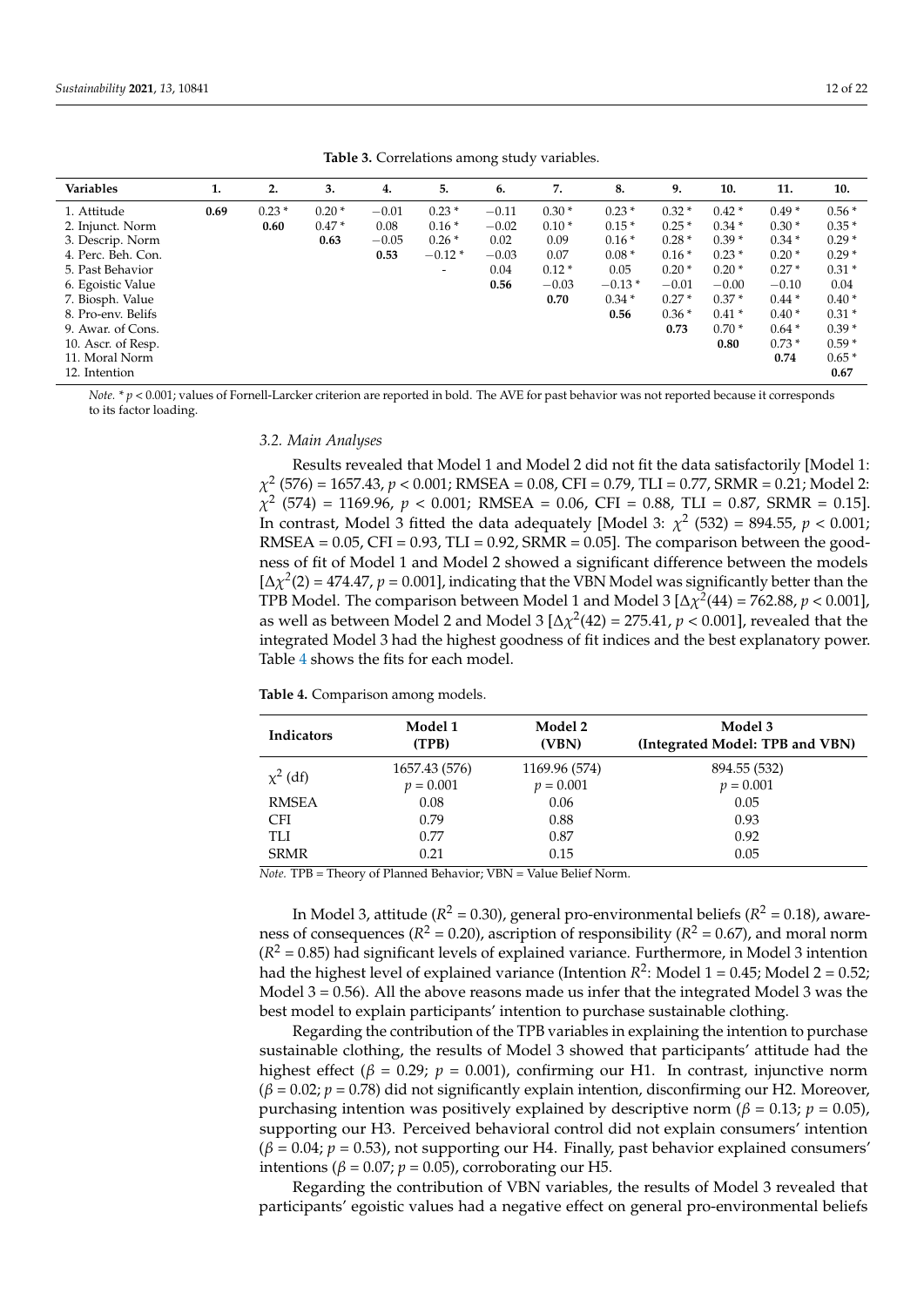$(β = -0.18; p = 0.02)$ , whereas biospheric values had a positive effect on beliefs ( $β = 0.38;$  $p = 0.001$ ). These findings confirmed both H6 and H7. General pro-environmental beliefs positively explained participants' awareness of consequences ( $\beta$  = 0.38;  $p$  = 0.001), which in turn explained ascription of responsibility ( $\beta$  = 0.80;  $p$  = 0.001). Hence, H8 and H9 were also supported. Additionally, participants' ascription of responsibility explained moral norm  $(\beta = 1.15; p = 0.001)$ , and moral norm explained participants' intention to purchase sustainable products ( $β = 0.52$ ;  $p = 0.001$ ). Thus, H10 and H11 were fully corroborated. Moreover, results showed a significant mediation chain from egoistic values to intention via general pro-environmental beliefs, then awareness of consequences, ascription of responsibility, and moral norm (*Ind. Effect* =  $-0.03$ ;  $p = 0.05$ ). The same mediation chain from biospheric values to intention was also confirmed (*Ind. Effect* =  $0.07$ ;  $p = 0.01$ ) (Table [5\)](#page-12-0).

<span id="page-12-0"></span>**Table 5.** Mediating paths of the proposed model.

| <b>Mediating Paths</b>                                                            | <b>Indirect Effect</b> |      |
|-----------------------------------------------------------------------------------|------------------------|------|
| $AC \rightarrow ATT \rightarrow INT$                                              | 0.02                   | 0.78 |
| $MN \rightarrow ATT \rightarrow INT$                                              | 0.13                   | 0.05 |
| $PBC \rightarrow AR \rightarrow INT$                                              | 0.01                   | 0.49 |
| $EV \rightarrow GPB \rightarrow AC \rightarrow AR \rightarrow MN \rightarrow INT$ | $-0.03$                | 0.04 |
| $BV \to GPB \to AC \to AR \to MN \to INT$                                         | 0.08                   | 0.01 |

*Note*. AC = Awareness of Consequences; ATT = Attitude toward sustainable clothing; INT = Intention to purchase sustainable clothing; MN = Moral Norm; PBC = Perceived Behavioral Control; AR = Ascription of Responsibility; EV = Egoistic Value; GPB = General Pro-environmental Beliefs; BV = Biospheric Value.

Finally, we investigated the relationships among TPB and VBN variables (from H12 to H14). First, participants' awareness of consequences did not explain their positive evaluation of buying sustainable clothing, thus our H12 was not supported ( $\beta = 0.01$ ;  $p = 0.93$ ). H13 was fully confirmed, as moral norm positively explained attitude  $(\beta = 0.52; p = 0.05)$  and indirectly explained intention via attitude (Ind. Effect = 0.13;  $p = 0.05$ ). Finally, H14 was not supported because perceived behavioral control did not explain either ascription of responsibility ( $\beta$  = 0.01;  $p$  = 0.85) or intention to purchase sustainable clothing via ascription of responsibility (*Ind. Effect* = 0.01;  $p = 0.49$ ) and then via moral norms (*Ind. Effect* =  $0.01$ ;  $p = 0.95$ ). All direct and indirect effects are shown in Figure [2,](#page-12-1) which reported the tested model, and Table [5,](#page-12-0) respectively.

<span id="page-12-1"></span>

**Figure 2.** SEM with standardized regression coefficients. *Note.* \* *p* < 0.05; \*\* *p* < 0.01; \*\*\* *p* < 0.001.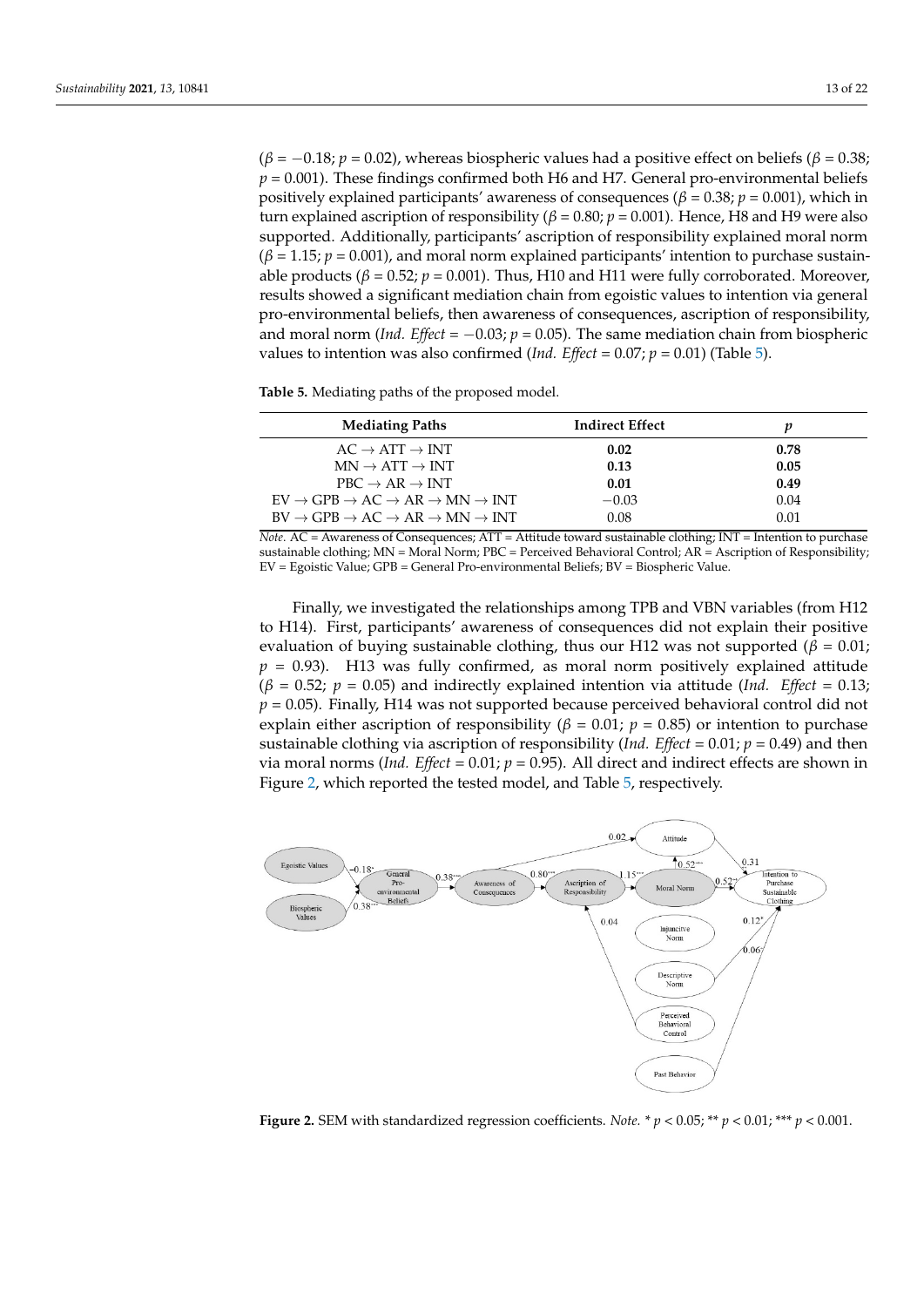### **4. Discussion**

The purpose of the present study was to test the plausibility of a model explaining women's intention to purchase sustainable clothing and integrating personal and moral motives. We integrated TPB variables, which are based on rational and personal motives, with VBN variables, which are based on moral and pro-environmental motives. Our results supported our hypotheses regarding the superior explanatory power of the integrated model compared to the two separate TPB and VBN models.

The superiority of the combined TPB + VBN model as compared to the TPB or VBN models *per se* is likely due to the fact that TPB and VBN are designed to capture different aspects of a person's intention. The TPB model is meant to capture motives related to personal benefit, and its inclusion in our psychosocial framework showed that a positive attitude towards sustainable clothing is the strongest explanatory variable of the intention to purchase it. This finding is in line with previous research on the purchase of sustainable clothing [\[49,](#page-19-11)[54\]](#page-19-16), which shows that attitude is the key antecedent of consumers' decision.

In our research, another TPB factor that was found to play an important role in influencing women's intention to purchase sustainable clothing was descriptive norm. Past studies have offered mixed results on the role of injunctive and descriptive norms in explaining pro-environmental behavior [\[55](#page-19-18)[,56](#page-19-17)[,104\]](#page-21-10). Our study adds to the debate, offering new insights on the explanatory power of subjective norms, showing that Italian women's perception of others' expectations regarding them does influence their intention to purchase sustainable clothing. This finding suggests that the behaviors of other persons act as an important reference point and lead Italian female consumers to make sustainable decisions. This might especially be the case for Italian women who tend to identify themselves in social groups that attach great importance to clothing choices [\[105\]](#page-21-11).

Unlike descriptive norms, perceived behavioral control did not have a significant influence on Italian women's intention to purchase sustainable clothing. Therefore, the perception of the easiness of the purchasing behavior in question does not seem to have much impact on Italian women's purchasing intention. Possibly, price, retailers' accessibility, and clear information regarding sustainability did not act as barriers to the intention to purchase this type of fashion product. This result adds a new contribution to the current sustainability literature. If the perception of control is the most important factor in the case of many sustainable choices [\[19\]](#page-18-13), this does not seem to be the case in the context of sustainable fashion. Even if our results suggest that consumers' perceived behavioral control does not have a role in the pre-purchasing phase (i.e., when a consumer is recognizing a need), it might have a fundamental role in the purchasing phase (i.e., when intentions are translated in purchasing behaviors), when the accessibility and price of the product, as well as the clarity of the information, can be very influential. Finally, our results confirmed the role of past behavior in explaining future intention to purchase sustainable clothing [\[86,](#page-20-20)[106\]](#page-21-12). Evidently, in the post-purchasing evaluation, Italian women judged their sustainable choice positively and experienced consumer satisfaction, which in turn elicited the decision to maintain that habit over time.

Overall, our study contributes to the sustainability literature by demonstrating that the choice of sustainable clothing is not explained by the same personal motives that explain other types of sustainable behavior. Along with personal motives, moral motives, namely, motives connected with the belief that sustainable purchasing has beneficial outcomes for the environment, turned out to be strong drivers of women's sustainable clothing purchase. As a matter of fact, in the present study moral norm, that is, the sense of obligation to act in line with moral principles, was the strongest explanatory variable of women's intention. This outcome extended to the Italian context past results on US young adults, which showed that moral obligation influenced purchase intentions of sustainable apparel [\[107\]](#page-21-13). As several previous studies had shown that personal norms played an important but not primary role in consumer choices (for a meta-analysis see [\[108\]](#page-21-14)), these results highlight again the peculiarity of the antecedents of the sustainable choices in the case of clothing purchase.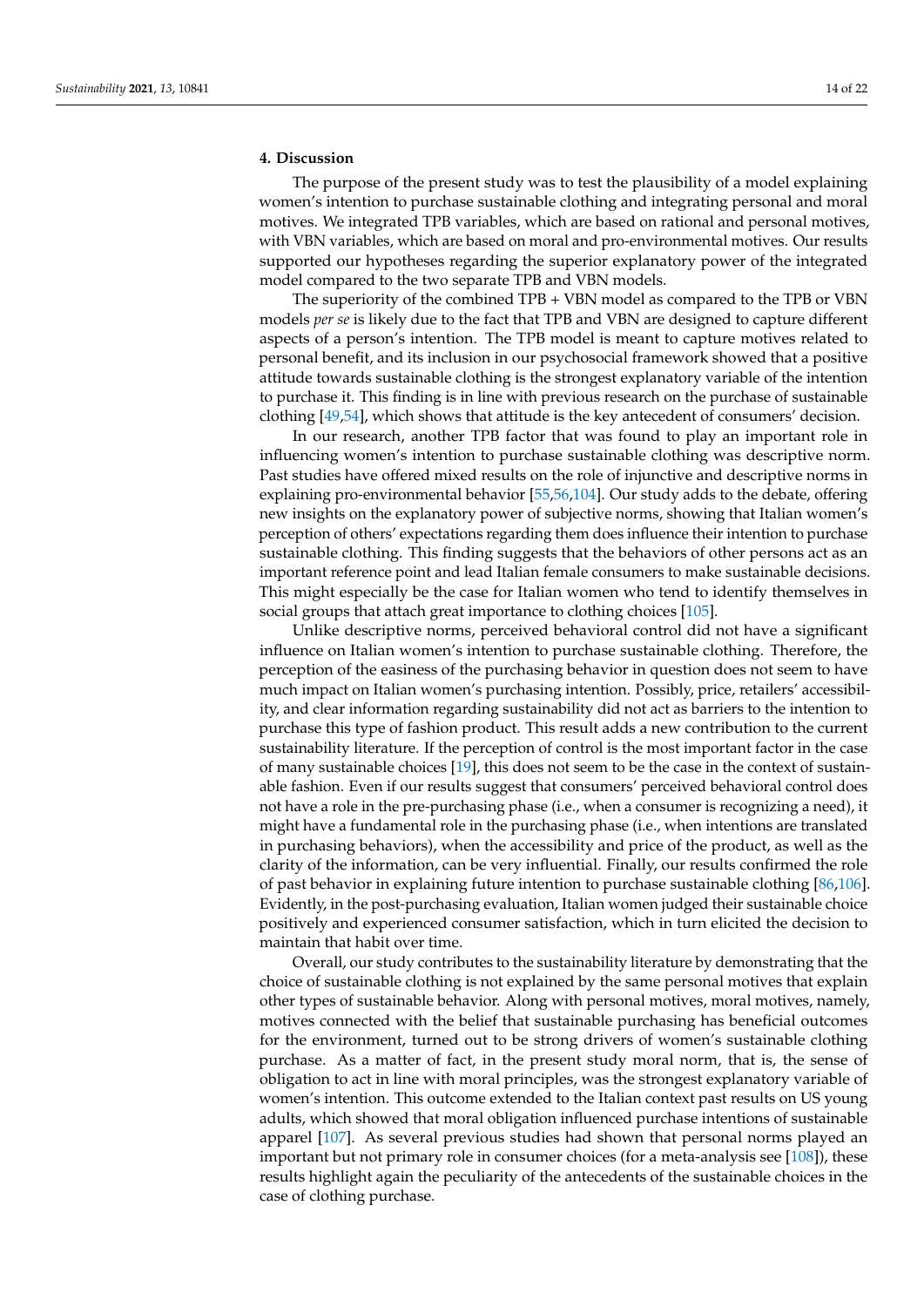The indirect effect of biospheric values on purchasing intention via the VBN chain (i.e., awareness of consequences, ascription of responsibility, and moral norm) confirmed that pro-environmental motives play a key role in sustainable clothing purchase. In past studies, biospheric values seemed to increase women's intention towards purchasing sustainable clothing, while egoistic values seemed to diminish it, suggesting that consumers tend to choose clothing compatibly with their value priorities [\[53\]](#page-19-14). The present study offers the first evidence of the indirect processes through which values influence sustainable clothing choices. Specifically, our data showed that women's biospheric values impact purchasing intention because they stimulate the awareness of the consequences of the related behavior, the connected ascription of responsibility, and the related moral norm. In other words, biospheric values drive consumers to investigate the environmental impact of fashion products, and in turn stimulate a sense of moral responsibility and obligation to choose sustainable products.

The integration of the TPB and VBN models offers a novel contribution to the sustainability literature. In this regard, our finding that moral norm had a direct effect on attitude and an indirect effect on intention through attitude offers support to the existence of a close connection between the sense of a moral obligation to act pro-environmentally and its consequent pros-and-cons evaluation. Particularly, this result suggests that moral motives may guide intention to purchase sustainable fashion only if the consequences of this choice are positively considered in individualistic terms. This result, therefore, supports the new human interdependence paradigm [\[71\]](#page-20-7): people may have also a utilitarian drive to behave pro-environmentally. Thus, moral motives seem to guide sustainable behavioral intention given that they are the antecedents of a rational positive evaluation towards it.

#### *4.1. Limitations and Future Directions*

Even if the findings of this study are statistically robust, they are not free of limitations. First, our sample involved only Italian women, thus our findings cannot be generalized to the entire clothing market. Moreover, as far as previous research has reached mixed results regarding the influence of cultural values on sustainability, e.g., [\[15](#page-18-9)[,26,](#page-18-21)[73\]](#page-20-9), it would be worth considering if cultural values may differently impact the purchase of sustainable clothing in different cultural and local contexts [\[109\]](#page-21-15). It would therefore be important to consider to what extent the results of this Italian study differ from those obtainable in other countries. Moreover, future studies might integrate in the present theoretical model consumers' values related to the attributes of sustainable fashion, such as functional, social, and emotional values [\[110\]](#page-21-16).

Second, our results may be subject to error due to the self-reported nature of all answers recorded, especially for the measurement of past behavior. We cannot exclude that a social desirability bias occurred, leading to over-reporting of socially desired responses.

Third, the present study used a cross-sectional design, which did not allow measuring to what extent current intentions would transform into actual buying behavior. Future studies could therefore usefully test if the proposed psychosocial model can also be employed to explain the relationship between consumers' positive intention to buy sustainable clothing and their actual buying behavior.

Finally, researchers could evaluate if other variables, which are still little investigated in the field of sustainable fashion, might be included in the proposed integrated model. For example, future studies could verify whether other psychosocial factors, such as ingroup identification, collective efficacy, and pro-environmental self-identity [\[19,](#page-18-13)[27\]](#page-18-22) might be relevant additional factors to explain intention to purchase sustainable clothing. In addition, future research could control for the moderating role of other values that can affect the purchasing of sustainable clothing, such as social justice and equality [\[15\]](#page-18-9). Importantly, future studies could verify what psychosocial variables might play a moderating role among the considered paths from personal and pro-environmental motives to intention.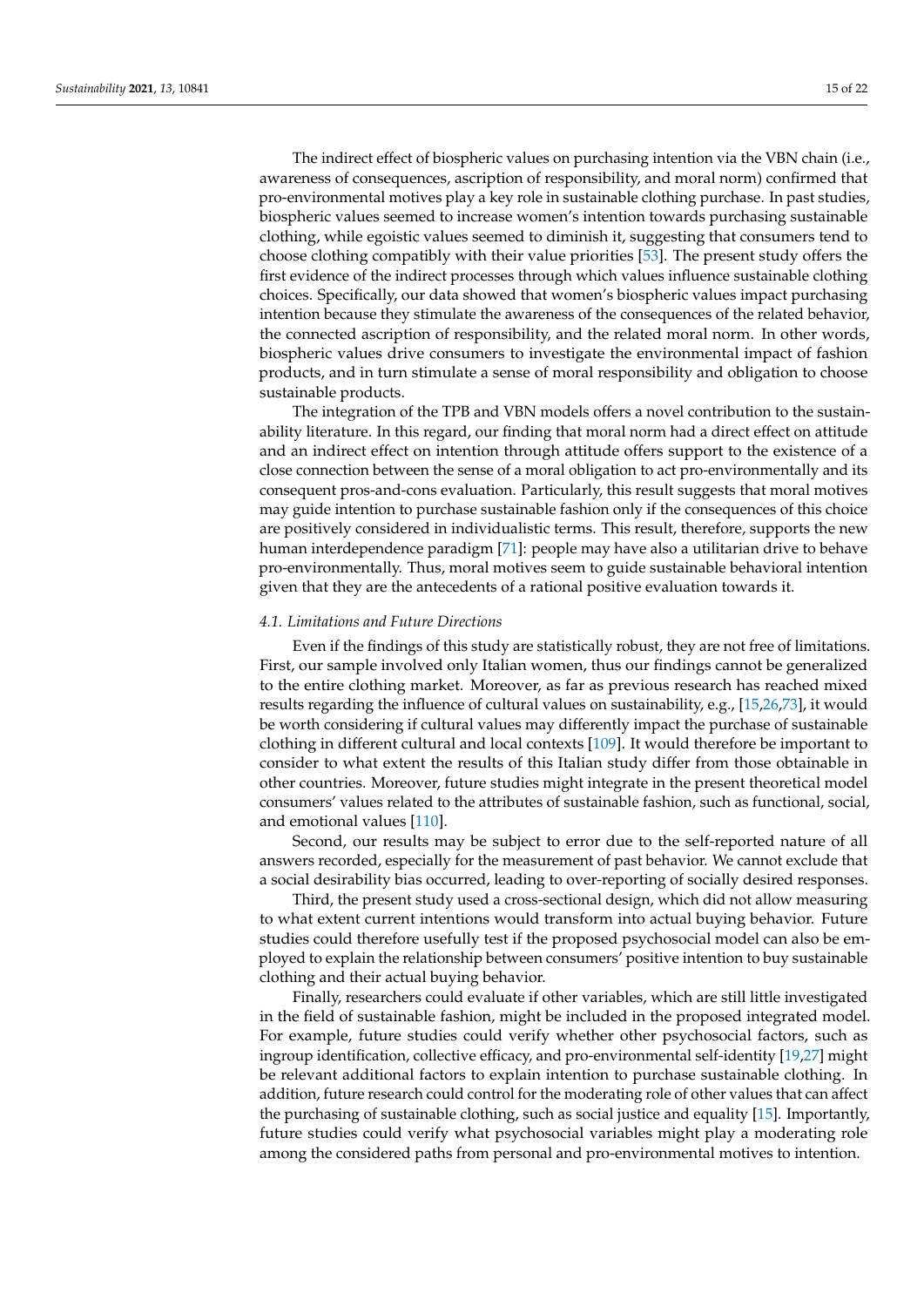#### *4.2. Practical Implications*

Our results have several practical implications for marketing, policy-making, and non-governmental action aimed at stimulating sustainable clothing purchases.

First, policymakers might provide educational programs and actions to strengthen a positive attitude towards sustainable clothing. Additionally, apparel companies are recommended to communicate the positive environmental consequences of purchasing sustainable clothing. More and more brands offer sustainable clothing collections, but very often they do not explain what they mean by this definition (i.e., recycled materials, organic materials, reduced environmental impact of production...). To offer more information on their production, for instance, they could create digital labels with a QR code that links to an app to offer consumers a digital experience, which provides details on how the cloth was produced. An explanation of the production processes of clothing would increase the value that the consumer attaches to it. Likewise, giving detailed instructions on how clothes should be looked after would increase their resistance over time. This information could be also helpful for recyclers and resellers as it allows them to easily identify product information, as well as increase the likelihood that the product will remain in the circular economy.

It is important to consider that sustainability information must be conveyed in a way that is as convincing as possible. In this regard, the framing theory must be mentioned. Framing is the use of different ways of delivering persuasive messages on a given issue by selecting and emphasizing different pieces of information (for some reviews, see [\[79,](#page-20-13)[80\]](#page-20-14)). According to the results of the few studies carried out so far on the promotion of sustainable fashion by using message framing [\[111\]](#page-21-17), information with positive valence (i.e., looking at the benefits of sustainable fashion) should increase future purchase intentions more than information with a negative valence (i.e., stressing the harmful effects of unsustainable fashion).

Another framing strategy to enhance a positive attitude towards sustainable clothing might be formulating messages in a prefactual ("If . . . then") style, i.e., framing the consequences of sustainable behavior on the environment not as a direct and inescapable cause-effect link, but rather as the hypothetical future outcome of the adoption (or nonadoption) of a proposed behavior (e.g., "If you do purchase sustainable clothing, you will protect the environment"; [\[8,](#page-18-2)[112,](#page-21-18)[113\]](#page-21-19)). This prefactual formulation may stimulate participants' anticipated evaluation of the positive environmental consequences of purchasing sustainable clothing and thus increase willingness to behave accordingly.

Second, our results suggest that other people's preferences towards sustainable clothing may play a relevant role in activating individuals' desire to adhere to such societal standards. In this regard, policymakers might stimulate critical thinking about the reasons behind the increasing tendency to purchase sustainable clothing and about the importance of each consumer's sustainable choice for environmental protection. In doing this, they might also leverage dynamic norms [\[114\]](#page-21-20), i.e., emphasize that more and more people are purchasing sustainable clothing. Providing such information may act as a "social proof" that a given behavior is the right way to act, thus stimulating a desire for social approval. To ensure that the purchase of sustainable products becomes a social standard, fashion companies could also leverage the role of social media. Instagram, TikTok, Facebook, and YouTube—just to name a few—have a significant effect on how consumers act online, before and during the actual purchasing decision. Specifically, influencers, bloggers, and brand ambassadors have brought online shopping to another—often unsustainable—level. Policymakers and sustainable apparel industry might take advantage of their very efficient ways of advertising to explain the greater value of their sustainable products.

Third, our results regarding the VBN chain (biospheric values, awareness of consequences, ascription of responsibility, and moral norm) point to the central role of education in promoting responsible environmental awareness. The more consumers are aware of environmental issues, the more they are concerned about it, and are more likely to opt for pro-environmental choices. Given that the motivation to act pro-environmentally derives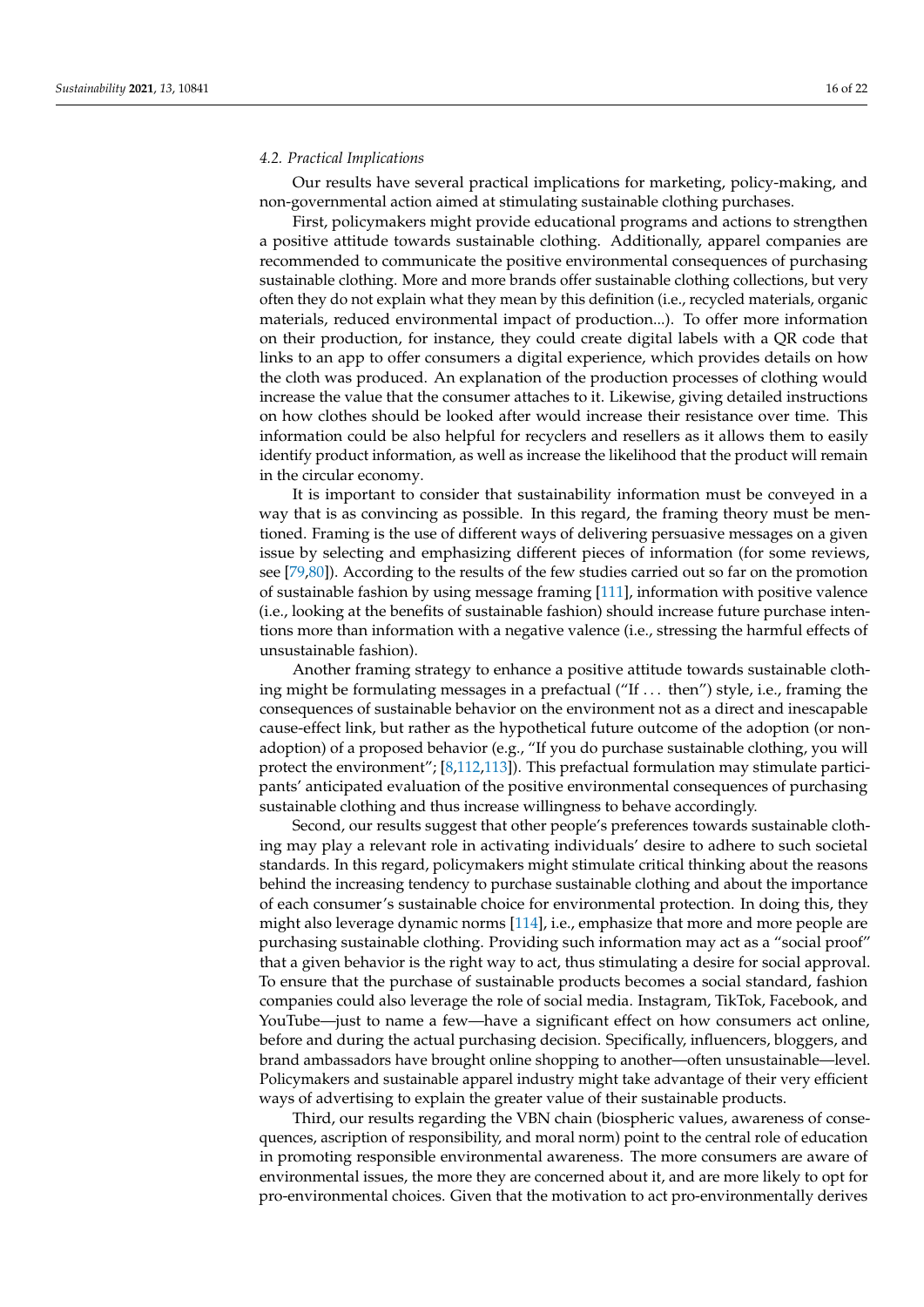from one's values, beliefs, and moral norms, one way to promote motivation may be enhancing communication regarding those values, principles, and personal norms. As the intention to buy sustainable clothing is rooted in moral considerations regarding the importance of environmental sustainability, one way to strengthen people's intention to buy sustainable clothing may be providing information that purchasing sustainable clothing means to act in line with moral motives.

#### **5. Conclusions**

All in all, our findings contribute to a better understanding of the psychosocial aspects of people's intention to purchase sustainable clothing. Our study highlighted that one of the strongest reasons to buy sustainable clothing is consumers' awareness of the negative effects of its production. Furthermore, our findings suggested that female consumers' intention is also driven by personal norms, attitude, subjective norms, and past behavior, which appeared as important drivers in increasing the intention to purchase sustainable clothing. Along with these motives, biospheric values also play an important indirect role in explaning women's intention to purchase sustainable clothing. Interestingly, our results pointed out not only the weight of all these factors, but also their interconnections in affecting consumers' intention to purchase sustainable clothing. Both individualistic and pro-social factors shape pro-envirolmental behavior in the domain of fashion clothing, and this evidence offers new insights to develop effective communication to promote the purchase of sustainable clothing. To increase this purchase, market actors should work to increase consumers' education and awareness of fashion consumption behaviors. In designing advertising for sustainable fashion products, they should strengthen the consumers' perception of this behavior as useful and pleasant. They should also consider the importance of consumers' moral beliefs and biospheric values. This could help translating the rising public attention on sustainability into higher levels of demand for sustainable clothing.

**Author Contributions:** Conceptualization, V.C. and P.C.; methodology, V.C.; software, G.B.; validation, G.B. and V.C., formal analysis, G.B.; investigation, V.C.; resources, V.C. and P.C.; data curation, V.C. and G.B.; writing—original draft preparation, V.C., G.B. and P.C.; writing—review and editing, V.C., G.B. and P.C.; visualization, P.C.; supervision, P.C.; project administration, P.C.; funding acquisition, P.C. All authors have read and agreed to the published version of the manuscript.

**Funding:** This research was funded by [ID 1311867 "Innovazione di processo e di prodotto nel settore della moda attraverso la eliminazione di materiali base e finiture con elevato impatto ambientale e loro sostituzione con soluzioni ecosostenibili"—(FriENdly.Pro) POR FESR 2014-2020—Bando FASHIONTECH CUP E21B19000750007].

**Institutional Review Board Statement:** The study was conducted according to the guidelines of the Declaration of Helsinki, and approved by the Institutional Review Board (or Ethics Committee) of Università Cattolica del Sacro Cuore, Milano (protocol code 0618 and date of approval 4/04/2019)".

**Informed Consent Statement:** Informed consent was obtained from all subjects involved in the study.

**Data Availability Statement:** The data presented in this study are available on request from the corresponding author.

**Conflicts of Interest:** The authors declare no conflict of interest.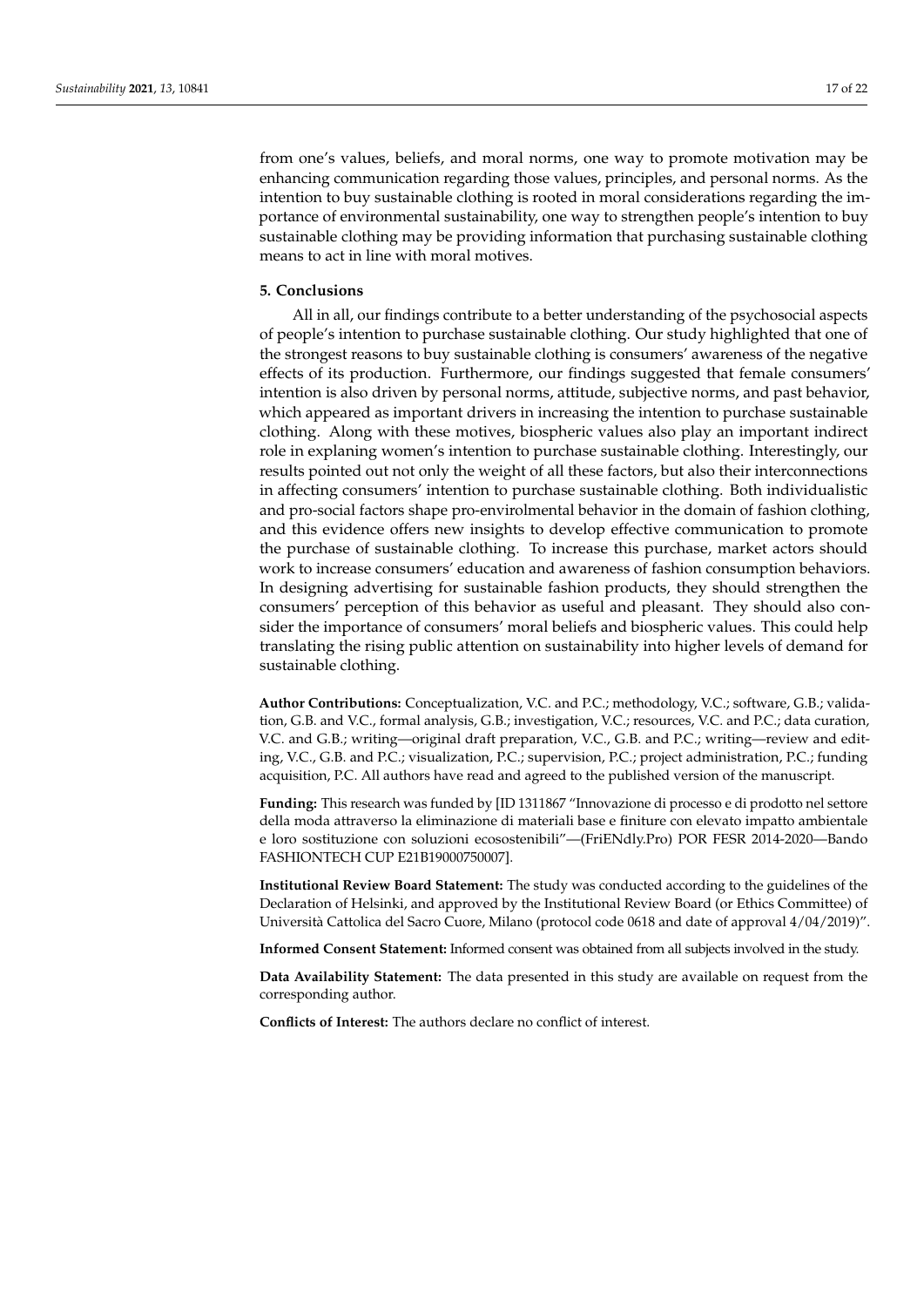## <span id="page-17-3"></span>**Appendix A**

### **Table A1.** Survey Questionnaire.

| Questions                                                                                                                                                                                                                                                                                                                                                                                                                                                                                                                                                                                                                                                                                                                                                                                                                                                                                                                                                                                                                                                                                                                                                                                                                                                                                                         | <b>Response Scales</b>                                                                                                                                       |
|-------------------------------------------------------------------------------------------------------------------------------------------------------------------------------------------------------------------------------------------------------------------------------------------------------------------------------------------------------------------------------------------------------------------------------------------------------------------------------------------------------------------------------------------------------------------------------------------------------------------------------------------------------------------------------------------------------------------------------------------------------------------------------------------------------------------------------------------------------------------------------------------------------------------------------------------------------------------------------------------------------------------------------------------------------------------------------------------------------------------------------------------------------------------------------------------------------------------------------------------------------------------------------------------------------------------|--------------------------------------------------------------------------------------------------------------------------------------------------------------|
| Where do you usually buy clothing items?                                                                                                                                                                                                                                                                                                                                                                                                                                                                                                                                                                                                                                                                                                                                                                                                                                                                                                                                                                                                                                                                                                                                                                                                                                                                          | Franchising (e.g., Zara, H&M)<br>1.<br>2.<br>Online<br>3.<br>Shopping malls<br>Outlet<br>4.<br>5.<br>Vintage stores                                          |
| Do you typically try new brands?                                                                                                                                                                                                                                                                                                                                                                                                                                                                                                                                                                                                                                                                                                                                                                                                                                                                                                                                                                                                                                                                                                                                                                                                                                                                                  | Yes<br>1.<br>2.<br>No                                                                                                                                        |
| Do you read the label on clothing before you buy it?                                                                                                                                                                                                                                                                                                                                                                                                                                                                                                                                                                                                                                                                                                                                                                                                                                                                                                                                                                                                                                                                                                                                                                                                                                                              | Yes<br>1.<br>2.<br>No                                                                                                                                        |
| Purchasing sustainable clothes is/would be?                                                                                                                                                                                                                                                                                                                                                                                                                                                                                                                                                                                                                                                                                                                                                                                                                                                                                                                                                                                                                                                                                                                                                                                                                                                                       | Disadvantageous (1)—Advantageous (7)<br>Unpleasant (1)-Pleasant (7)<br>Boring (1)-Funny (7)<br>Unsatisfactory (1)—Satisfactory (7)<br>Fool $(1)$ —Wise $(7)$ |
| Most people think that I should buy sustainable clothing<br>Most people would approve if I bought sustainable clothing<br>Most people would prefer that I buy sustainable clothing<br>Most people I know buy sustainable clothing<br>Most people I know believe it is right to buy sustainable clothing<br>Most people I know would like to buy sustainable clothing<br>Sustainable clothing might be expensive<br>The retail outlets of sustainable clothing might be located far away from where I live<br>It might be difficult to obtain information regarding the sustainability of the clothing                                                                                                                                                                                                                                                                                                                                                                                                                                                                                                                                                                                                                                                                                                             | Strongly disagree (1)<br>Disagree (2)<br>Slightly disagree (3)<br>Neither agree or disagree (4)<br>Slightly agree (5)<br>Agree $(6)$<br>Strongly agree (7)   |
| Please, indicate how often you purchase the following sustainable clothing: jackets, windbreakers,<br>overcoats, t-shirts, sweaters, pants, skirts, dresses                                                                                                                                                                                                                                                                                                                                                                                                                                                                                                                                                                                                                                                                                                                                                                                                                                                                                                                                                                                                                                                                                                                                                       | Never (1)—Sometimes (4)—Always (7)                                                                                                                           |
| Social power: control over others, dominance<br>Wealth: material possessions, money<br>Authority: the right lo lead or command<br>Influential: having an impact on people and events<br>Respecting the earth: harmony with other species<br>Unity with nature: fitting into nature<br>Protecting the environment: protecting natural resources<br>Preventing pollution: protecting natural resources                                                                                                                                                                                                                                                                                                                                                                                                                                                                                                                                                                                                                                                                                                                                                                                                                                                                                                              | Opposed to my Values $(-1)$<br>Not important at all (0)<br>(1)<br>(2)<br>Important (3)<br>(4)<br>(5)<br>Very Important (6)<br>Of super importance (7)        |
| Human progress can be achieved only by maintaining the ecological balance<br>Preserving nature now means ensuring the future for human beings<br>Human beings can progress only by conserving nature's resources<br>The production of sustainable clothing causes environmental pollution<br>A reduced purchase of sustainable clothing would contribute to environmental protection<br>The production of sustainable clothing causes climate change<br>I think it is useful to purchase sustainable clothing to reduce environmental problems<br>I can take on responsibility for my purchase of sustainable clothes to protect the environment<br>I think I can contribute to reducing the environmental problems by purchasing sustainable clothing<br>Purchasing sustainable clothing is the right thing to do<br>Purchasing sustainable clothing means acting in line with what I find important<br>If I see sustainable clothing, I intend to or consider purchasing it<br>If I see a retail store of sustainable clothing, I intend to visit the store to purchase a product<br>When I find a cloth that fits my needs, the possibility of purchasing it will increase if it is sustainable<br>When I find a cloth that fits my needs, the possibility of purchasing it will increase if it is sustainable | Strongly disagree (1)<br>Disagree (2)<br>Slightly disagree (3)<br>Neither agree or disagree (4)<br>Slightly agree (5)<br>Agree $(6)$<br>Strongly agree (7)   |

## **References**

<span id="page-17-0"></span>1. Letcher, T.M. (Ed.) *Climate Change: Observed Impacts on Planet Earth*; Elsevier: Amsterdam, The Netherlands, 2021.

- <span id="page-17-1"></span>2. Ofori, D. Opportunities and Challenges of Green Marketing. In *Green Marketing in Emerging Markets*; Palgrave Macmillan: Cham, Switzerland, 2021; pp. 251–276.
- <span id="page-17-2"></span>3. Moran, D.; Wood, R.; Hertwich, E.; Mattson, K.; Rodriguez, J.F.D.; Schanes, K.; Barrett, J. Quantifying the potential for consumeroriented policy to reduce European and foreign carbon emissions. *Clim. Policy* **2020**, *20*, 28–38. [\[CrossRef\]](http://doi.org/10.1080/14693062.2018.1551186)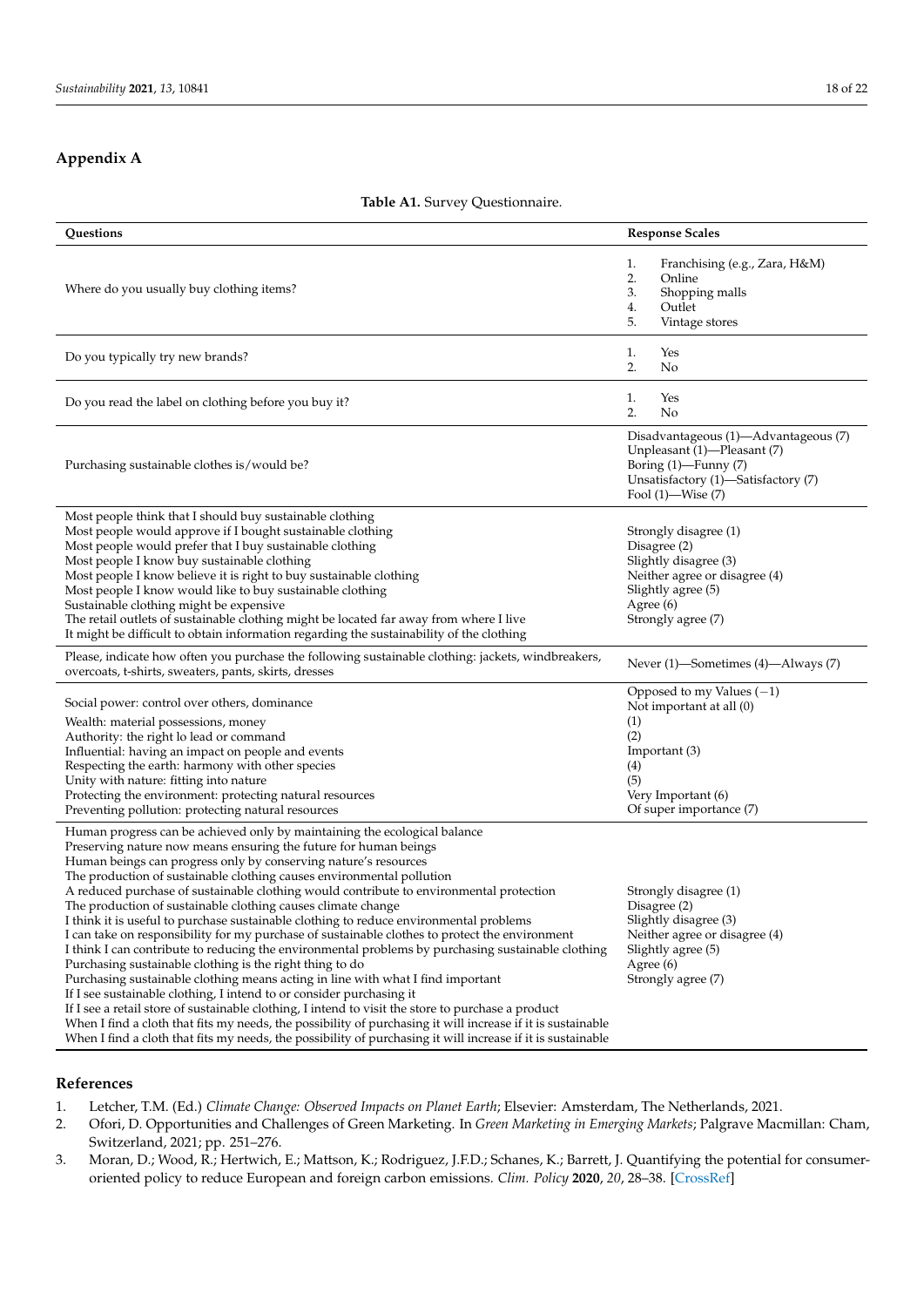- <span id="page-18-0"></span>4. Thøgersen, J. Consumer behavior and climate change: Consumers need considerable assistance. *Curr. Opin. Behav. Sci.* **2021**, *42*, 9–14. [\[CrossRef\]](http://doi.org/10.1016/j.cobeha.2021.02.008)
- <span id="page-18-1"></span>5. Mamdouh, G.A.; Olujic, Z.; Jansens, P.J.; Jobson, M.; Smith, R. Reducing CO<sub>2</sub> emissions and energy consumption of heat-integrated distillation systems. *Environ. Sci. Technol.* **2005**, *39*, 6860–6870. [\[CrossRef\]](http://doi.org/10.1021/es049795q)
- <span id="page-18-28"></span>6. Fornara, F.; Pattitoni, P.; Mura, M.; Strazzera, E. Predicting intention to improve household energy efficiency: The role of value-belief-norm theory, normative and informational influence, and specific attitude. *J. Environ. Psychol.* **2016**, *45*, 1–10. [\[CrossRef\]](http://doi.org/10.1016/j.jenvp.2015.11.001)
- <span id="page-18-11"></span>7. Austgulen, M.H.; Skuland, S.E.; Schjøll, A.; Alfnes, F. Consumer readiness to reduce meat consumption for the purpose of environmental sustainability: Insights from Norway. *Sustainability* **2018**, *10*, 3058. [\[CrossRef\]](http://doi.org/10.3390/su10093058)
- <span id="page-18-2"></span>8. Carfora, V.; Conner, M.; Caso, D.; Catellani, P. Rational and moral motives to reduce red and processed meat consumption. *J. Appl. Soc. Psychol.* **2020**, *50*, 744–755. [\[CrossRef\]](http://doi.org/10.1111/jasp.12710)
- <span id="page-18-3"></span>9. Fineman, S. Fashioning the Environment. *Organization* **2001**, *8*, 17–31. [\[CrossRef\]](http://doi.org/10.1177/135050840181002)
- <span id="page-18-4"></span>10. Luz, C. Waste couture: Environmental impact of the clothing industry. *Environ. Health Perspect.* **2007**, *115*. [\[CrossRef\]](http://doi.org/10.1289/ehp.115-a449)
- <span id="page-18-5"></span>11. Ritch, E.; Schröder, M. Accessing and Affording Sustainability: The Experience of Fashion Consumption within Young Families. *Int. J. Consum. Stud.* **2012**, *36*, 203–210. [\[CrossRef\]](http://doi.org/10.1111/j.1470-6431.2011.01088.x)
- <span id="page-18-6"></span>12. International Market for Sustainable Apparel. Available online: [https://elainelipson.files.wordpress.com/2013/11/5-sustainable](https://elainelipson.files.wordpress.com/2013/11/5-sustainable-exec-summ.pdf)[exec-summ.pdf](https://elainelipson.files.wordpress.com/2013/11/5-sustainable-exec-summ.pdf) (accessed on 3 September 2021).
- <span id="page-18-7"></span>13. Pammi, S. Shaping Sustainable Fashion: Changing the Way We Make and Use Clothes edited by Alison Gwilt and Timo Rissanen. *Des. J.* **2013**, *16*, 125–127. [\[CrossRef\]](http://doi.org/10.2752/175630613X13512595147078)
- <span id="page-18-8"></span>14. Jang, J.; Ko, E.; Chun, E.; Lee, E. A study of a social content model for sustainable development in the fast fashion industry. *J. Glob. Fash. Mark.* **2012**, *3*, 61–70. [\[CrossRef\]](http://doi.org/10.1080/20932685.2012.10593108)
- <span id="page-18-9"></span>15. Lundblad, L.; Davies, I.A. The values and motivations behind sustainable fashion consumption. *J. Consum. Behav.* **2016**, *15*, 149–162. [\[CrossRef\]](http://doi.org/10.1002/cb.1559)
- <span id="page-18-10"></span>16. Shafie, S.; Kamis, A.; Ramli, M.F.; Abu Bedor, S.; Ahmad Puad, F.N. Fashion sustainability: Benefits of using sustainable practices in producing sustainable fashion designs. *Int. Bus. Educ. J.* **2021**, *14*, 103–111. [\[CrossRef\]](http://doi.org/10.37134/ibej.vol14.1.9.2021)
- <span id="page-18-12"></span>17. Tobler, C.; Visschers, V.H.; Siegrist, M. Eating green. Consumers' willingness to adopt ecological food consumption behaviors. *Appetite* **2011**, *57*, 674–682. [\[CrossRef\]](http://doi.org/10.1016/j.appet.2011.08.010) [\[PubMed\]](http://www.ncbi.nlm.nih.gov/pubmed/21896294)
- <span id="page-18-14"></span>18. Ramus, C.A.; Killmer, A.B. Corporate greening through prosocial extrarole behaviours–a conceptual framework for employee motivation. *Bus. Strategy Environ.* **2007**, *16*, 554–570. [\[CrossRef\]](http://doi.org/10.1002/bse.504)
- <span id="page-18-13"></span>19. Carfora, V.; Caso, D.; Sparks, P.; Conner, M. Moderating effects of pro-environmental self-identity on pro-environmental intentions and behaviour: A multi-behaviour study. *J. Environ. Psychol.* **2017**, *53*, 92–99. [\[CrossRef\]](http://doi.org/10.1016/j.jenvp.2017.07.001)
- <span id="page-18-15"></span>20. Dewanto, K.N.; Belgiawan, P.F. The influence of social norms and attitude in sustainable fashion product purchase behaviour. *Am. Int. J. Bus. Manag.* **2020**, *3*, 64–75.
- <span id="page-18-16"></span>21. Lee, E.J.; Choi, H.; Han, J.; Kim, D.H.; Ko, E.; Kim, K.H. How to "Nudge" your consumers toward sustainable fashion consumption: An fMRI investigation. *J. Bus. Res.* **2020**, *117*, 642–651. [\[CrossRef\]](http://doi.org/10.1016/j.jbusres.2019.09.050)
- <span id="page-18-17"></span>22. Han, Y.; Hansen, H. Determinants of Sustainable Food Consumption: A meta-analysis using a traditional and a structura equation modelling approach. *Int. J. Psychol. Stud.* **2012**, *4*, 22. [\[CrossRef\]](http://doi.org/10.5539/ijps.v4n1p22)
- <span id="page-18-18"></span>23. Wu, W.Y.; Do, T.Y.; Nguyen, P.T.; Anridho, N.; Vu, M.Q. An integrated framework of customer-based brand equity and theory of planned behavior: A meta-analysis approach. *J. Asian Financ. Econ. Bus.* **2020**, *7*, 371–381. [\[CrossRef\]](http://doi.org/10.13106/jafeb.2020.vol7.no8.371)
- <span id="page-18-19"></span>24. Geiger, S.M.; Keller, J. Shopping for clothes and sensitivity to the suffering of others: The role of compassion and values in sustainable fashion consumption. *Environ. Behav.* **2018**, *50*, 1119–1144. [\[CrossRef\]](http://doi.org/10.1177/0013916517732109)
- <span id="page-18-20"></span>25. Kaiser, F.G.; Hübner, G.; Bogner, F.X. Contrasting the theory of planned behavior with the value-belief-norm model in explaining conservation behavior. *J. Appl. Soc. Psychol.* **2005**, *35*, 2150–2170. [\[CrossRef\]](http://doi.org/10.1111/j.1559-1816.2005.tb02213.x)
- <span id="page-18-21"></span>26. Nguyen, N.; Lobo, A.; Greenland, S. Pro-environmental purchase behaviour: The role of consumers' biospheric values. *J. Retail. Consum. Serv.* **2016**, *33*, 98–108. [\[CrossRef\]](http://doi.org/10.1016/j.jretconser.2016.08.010)
- <span id="page-18-22"></span>27. Fritsche, I.; Barth, M.; Jugert, P.; Masson, T.; Reese, G. A Social Identity Model of Pro-Environmental Action (SIMPEA). *Psychol. Rev.* **2018**, *125*, 245–269. [\[CrossRef\]](http://doi.org/10.1037/rev0000090)
- <span id="page-18-23"></span>28. Bianchi, C.; Gonzalez, M. Exploring sustainable fashion consumption among eco-conscious women in Chile. *Int. Rev. Retail Distrib. Consum. Res.* **2021**, *31*, 375–392. [\[CrossRef\]](http://doi.org/10.1080/09593969.2021.1903529)
- <span id="page-18-25"></span>29. Lee, Y.K.; DeLong, M. American and Korean Youths' Attachment to Handcraft Apparel and Its Relation to Sustainability. *Cloth. Text. Res. J.* **2017**, *35*, 67–80. [\[CrossRef\]](http://doi.org/10.1177/0887302X16679270)
- 30. Kong, H.M.; Ko, E. Why Do Consumers Choose Sustainable Fashion? A Cross-cultural Study of South Korean, Chinese, and Japanese Consumers. *J. Glob. Fash. Mark.* **2017**, *8*, 220–234. [\[CrossRef\]](http://doi.org/10.1080/20932685.2017.1336458)
- <span id="page-18-24"></span>31. Su, J.; Watchravesring, K.; Zhou, J.; Gil, M. Sustainable Clothing: Perspectives from US and Chinese Young Millennials. *Int. J. Retail Distrib. Manag.* **2019**, *47*, 1141–1162. [\[CrossRef\]](http://doi.org/10.1108/IJRDM-09-2017-0184)
- <span id="page-18-26"></span>32. Farrow, K.; Grolleau, G.; Ibanez, L. Social norms and pro-environmental behavior: A review of the evidence. *Ecol. Econ.* **2017**, *140*, 1–13. [\[CrossRef\]](http://doi.org/10.1016/j.ecolecon.2017.04.017)
- <span id="page-18-27"></span>33. Allcott, H. Social norms and energy conservation. *J. Public Econ.* **2011**, *95*, 1082–1095. [\[CrossRef\]](http://doi.org/10.1016/j.jpubeco.2011.03.003)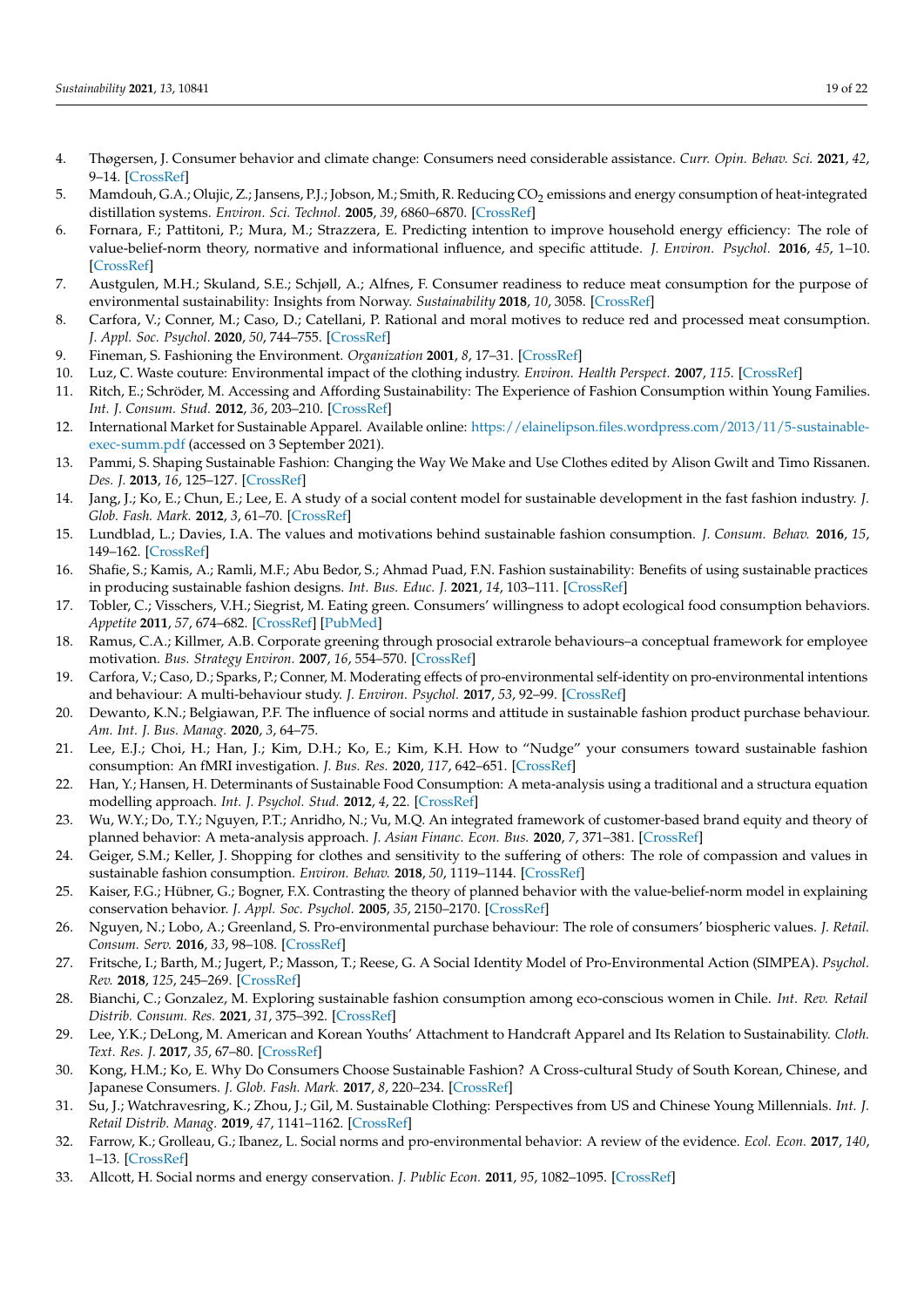- <span id="page-19-0"></span>34. Tiokhin, L.; Hackman, J.; Shirajum, M.; Jesmin, K.; Hruschka, D. Generalizability is not optional: Insights from a cross-cultural study of social discounting. *R. Soc. Publ.* **2019**, *6*, 181386. [\[CrossRef\]](http://doi.org/10.1098/rsos.181386) [\[PubMed\]](http://www.ncbi.nlm.nih.gov/pubmed/30891268)
- <span id="page-19-1"></span>35. Turker, D.; Altuntas, C. Sustainable supply chain management in the fast fashion industry: An analysis of corporate reports. *Eur. Manag. J.* **2014**, *32*, 837–849. [\[CrossRef\]](http://doi.org/10.1016/j.emj.2014.02.001)
- <span id="page-19-2"></span>36. Beghelli, C.; Lusso Globale, Italia Primo Paese per Aziende. Ma Sono Anche le Più Piccole e Quelle che Crescono Meno [Global luxury, Italy First Country for Companies. But They Are also the Smallest and Those That Grow the Least]. *Il Sole 24 Ore*. 15 April 2019. Available online: [https://www.ilsole24ore.com/art/lusso-globale-italia-primo-paese-aziende-ma-sono-anche-piu](https://www.ilsole24ore.com/art/lusso-globale-italia-primo-paese-aziende-ma-sono-anche-piu-piccole-e-quelle-che-crescono-meno-ABCCK5oB?refresh_ce=1)[piccole-e-quelle-che-crescono-meno-ABCCK5oB?refresh\\_ce=1](https://www.ilsole24ore.com/art/lusso-globale-italia-primo-paese-aziende-ma-sono-anche-piu-piccole-e-quelle-che-crescono-meno-ABCCK5oB?refresh_ce=1) (accessed on 15 April 2019).
- <span id="page-19-3"></span>37. Sakellari, M.; Skanavis, C. Environmental behavior and gender: An emerging area of concern for environmental education research. *Appl. Environ. Educ. Commun.* **2013**, *12*, 77–87. [\[CrossRef\]](http://doi.org/10.1080/1533015X.2013.820633)
- <span id="page-19-4"></span>38. Kumar, S.; Yadav, R. The impact of shopping motivation on sustainable consumption: A study in the context of green apparel. *J. Clean. Prod.* **2021**, *295*, 126239. [\[CrossRef\]](http://doi.org/10.1016/j.jclepro.2021.126239)
- <span id="page-19-5"></span>39. Lang, C.; Armstrong, C.M. Collaborative consumption: The influence of fashion leadership, need for uniqueness, and materialism on female consumers' adoption of clothing renting and swapping. *Sustain. Prod. Consum.* **2018**, *13*, 37–47. [\[CrossRef\]](http://doi.org/10.1016/j.spc.2017.11.005)
- 40. Handa, M.; Khare, A. Gender as a moderator of the relationship between materialism and fashion clothing involvement among Indian youth. *Int. J. Consum. Stud.* **2013**, *37*, 112–120. [\[CrossRef\]](http://doi.org/10.1111/j.1470-6431.2011.01057.x)
- <span id="page-19-25"></span>41. McNeill, L.; Venter, B. Identity, self-concept and young women's engagement with collaborative, sustainable fashion consumption models. *Int. J. Consum. Stud.* **2019**, *43*, 368–378. [\[CrossRef\]](http://doi.org/10.1111/ijcs.12516)
- 42. O'Cass, A. Fashion clothing consumption: Antecedent and consequences of fashion clothing involvement. *Eur. J. Mark.* **2004**, *38*, 869–882. [\[CrossRef\]](http://doi.org/10.1108/03090560410539294)
- <span id="page-19-6"></span>43. Jung, H.J.; Oh, K.W.; Kim, H.M. Country Differences in Determinants of Behavioral Intention towards Sustainable Apparel Products. *Sustainability* **2021**, *13*, 558. [\[CrossRef\]](http://doi.org/10.3390/su13020558)
- <span id="page-19-7"></span>44. Ajzen, I. The theory of planned behavior. *Organ. Behav. Hum. Decis. Process.* **1991**, *50*, 179–211. [\[CrossRef\]](http://doi.org/10.1016/0749-5978(91)90020-T)
- <span id="page-19-8"></span>45. Stern, P.C.; Dietz, T.; Abel, T.; Guagnano, G.A.; Kalof, L. A value-belief-norm theory of support for social movements: The case of environmentalism. *Hum. Ecol. Rev.* **1999**, *6*, 81–97.
- <span id="page-19-9"></span>46. Gkargkavouzi, A.; Halkos, G.; Matsiori, S. Environmental behavior in a private-sphere context: Integrating theories of planned behavior and value belief norm; self-identity and habit. *Resour. Conserv. Recycl.* **2019**, *148*, 145–156. [\[CrossRef\]](http://doi.org/10.1016/j.resconrec.2019.01.039)
- <span id="page-19-10"></span>47. Becker-Leifhold, C.V. The role of values in collaborative fashion consumption—A critical investigation through the lenses of the theory of planned behavior. *J. Clean. Prod.* **2018**, *199*, 781–791. [\[CrossRef\]](http://doi.org/10.1016/j.jclepro.2018.06.296)
- <span id="page-19-15"></span>48. Maloney, J.; Lee, M.Y.; Jackson, V.; Miller-Spillman, K.A. Consumer willingness to purchase organic products: Application of the theory of planned behavior. *J. Glob. Fash. Mark.* **2014**, *5*, 308–321. [\[CrossRef\]](http://doi.org/10.1080/20932685.2014.925327)
- <span id="page-19-11"></span>49. Phau, I.; Teah, M.; Chuah, J. Consumer attitudes towards luxury fashion apparel made in sweatshops. *J. Fash. Mark. Manag.* **2015**, *19*, 169–187. [\[CrossRef\]](http://doi.org/10.1108/JFMM-01-2014-0008)
- <span id="page-19-12"></span>50. Eagly, A.H.; Chaiken, S. *The Psychology of Attitudes*; Harcourt Brace Jovanovich College Publishers: Fort Worth, TX, USA, 1993.
- <span id="page-19-13"></span>51. Chi, T.; Gerard, J.; Yu, Y.; Wang, Y. A study of US consumers' intention to purchase slow fashion apparel: Understanding the key determinants. *Int. J. Fash. Des. Technol. Educ.* **2021**, *14*, 101–112. [\[CrossRef\]](http://doi.org/10.1080/17543266.2021.1872714)
- <span id="page-19-20"></span>52. Kumar, N.; Mohan, D. Sustainable apparel purchase intention: Collectivist cultural orientation and price sensitivity in extended TPB model. *J. Revenue Pricing Manag.* **2021**, *20*, 149–161. [\[CrossRef\]](http://doi.org/10.1057/s41272-021-00297-z)
- <span id="page-19-14"></span>53. Jacobs, K.; Petersen, L.; Hörisch, J.; Battenfeld, D. Green thinking but thoughtless buying? An empirical extension of the value-attitude-behaviour hierarchy in sustainable clothing. *J. Clean. Prod.* **2018**, *203*, 1155–1169. [\[CrossRef\]](http://doi.org/10.1016/j.jclepro.2018.07.320)
- <span id="page-19-16"></span>54. Kim, H.; Lee, E.; Hur, W. The normative social influence on eco-friendly consumer behavior: The moderating effect of environmental marketing claims. *Cloth. Text. Res. J.* **2012**, *30*, 4–18. [\[CrossRef\]](http://doi.org/10.1177/0887302X12440875)
- <span id="page-19-18"></span>55. Han, T.I.; Stoel, L. The effect of social norms and product knowledge on purchase of organic cotton and fair-trade apparel. *J. Glob. Fash. Mark.* **2016**, *7*, 89–102. [\[CrossRef\]](http://doi.org/10.1080/20932685.2015.1131434)
- <span id="page-19-17"></span>56. Lambert, E. Sustainable Fashion Consumption: Theory of Planned Behavior and the Influence of Self-Identity, Perceived Consumer Effectiveness and Fashion Consciousness. Master's Thesis, SKEMA Business School, Lille, France. Available online: <http://urn.fi/URN:NBN:fi-fe2019103136001> (accessed on 15 April 2019).
- <span id="page-19-19"></span>57. Kumar, A.; Prakash, G.; Kumar, G. Does environmentally responsible purchase intention matter for consumers? A predictive sustainable model developed through an empirical study. *J. Retail. Consum. Serv.* **2021**, *58*, 102270. [\[CrossRef\]](http://doi.org/10.1016/j.jretconser.2020.102270)
- <span id="page-19-21"></span>58. Kim, H.; Lee, E.J.; Hur, W.M. The mediating role of norms in the relationship between green identity and purchase intention of eco-friendly products. *Hum. Ecol. Rev.* **2012**, *19*, 125–135.
- <span id="page-19-22"></span>59. Abrahamse, W.; Steg, L. How do socio-demographic and psychological factors relate to households' direct and indirect energy use and savings? *J. Econ. Psychol.* **2009**, *30*, 711–720. [\[CrossRef\]](http://doi.org/10.1016/j.joep.2009.05.006)
- 60. Whitmarsh, L.; O'Neill, S. Green identity, green living? The role of pro-environmental self-identity in determining consistency across diverse pro-environmental behaviours. *J. Environ. Psychol.* **2010**, *30*, 305–314. [\[CrossRef\]](http://doi.org/10.1016/j.jenvp.2010.01.003)
- <span id="page-19-24"></span>61. Carfora, V.; Caso, D.; Palumbo, F.; Conner, M. Promoting water intake. The persuasiveness of a messaging intervention based on anticipated negative affective reactions and self-monitoring. *Appetite* **2018**, *130*, 236–246. [\[CrossRef\]](http://doi.org/10.1016/j.appet.2018.08.017)
- <span id="page-19-23"></span>62. Caso, D.; Carfora, V.; Conner, M. Predicting intentions and consumption of fruit and vegetables in Italian adolescents. Effects of anticipated regret and self-identity. *Psicol. Soc.* **2016**, *11*, 319–326. [\[CrossRef\]](http://doi.org/10.1482/84668)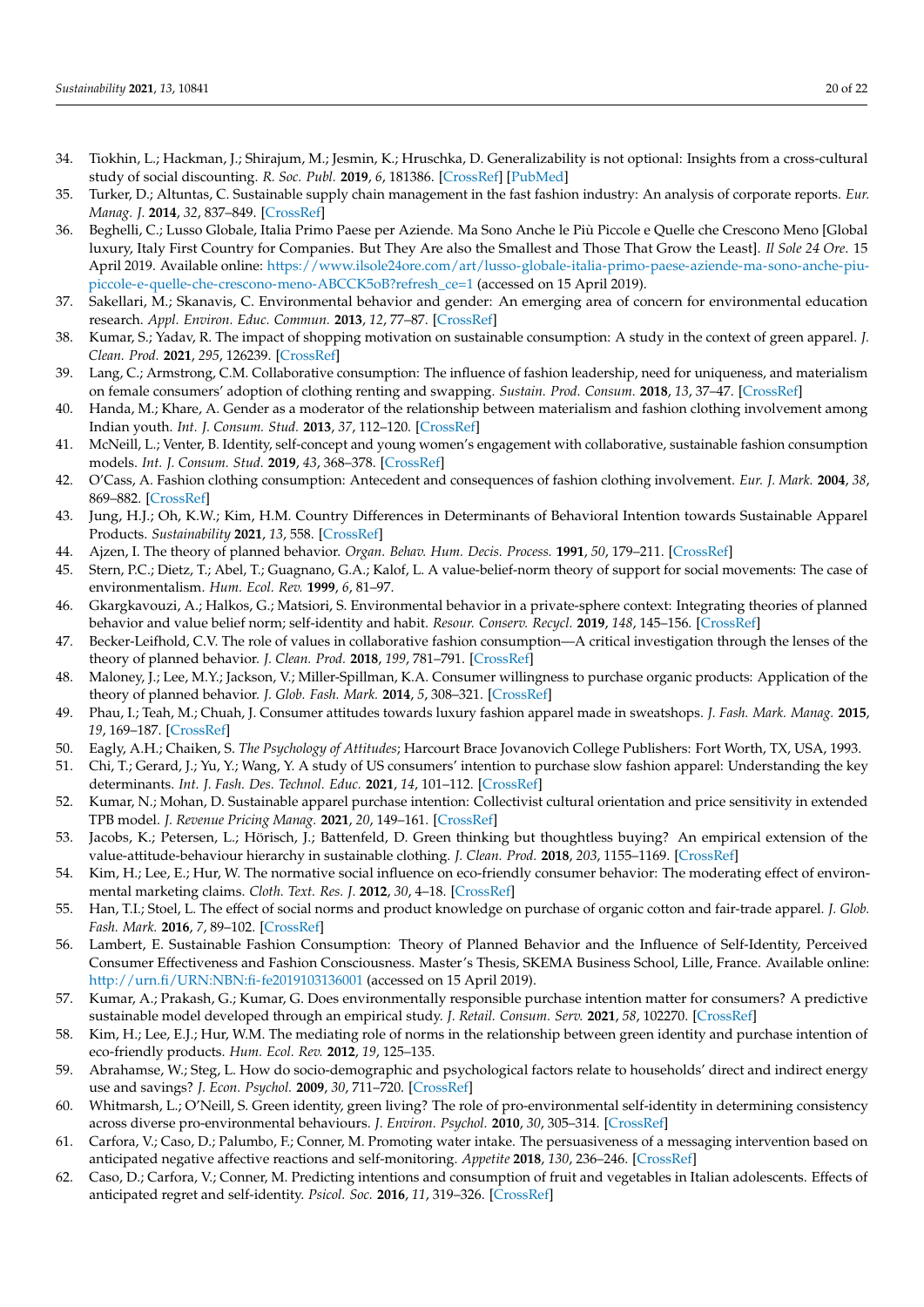- 63. Bray, J.; Johns, N.; Kilburn, D. An exploratory study into the factors impeding ethical consumption. *J. Bus. Ethics* **2011**, *98*, 597–608. [\[CrossRef\]](http://doi.org/10.1007/s10551-010-0640-9)
- <span id="page-20-0"></span>64. Zheng, Y.; Chi, T. Factors influencing purchase intention towards environmentally friendly apparel: An empirical study of US consumers. *Int. J. Fash. Des. Technol. Educ.* **2015**, *8*, 68–77. [\[CrossRef\]](http://doi.org/10.1080/17543266.2014.990059)
- <span id="page-20-1"></span>65. Steg, L.; Perlaviciute, G.; Van der Werff, E.; Lurvink, J. The significance of hedonic values for environmentally relevant attitudes, preferences, and actions. *Environ. Behav.* **2014**, *46*, 163–192. [\[CrossRef\]](http://doi.org/10.1177/0013916512454730)
- <span id="page-20-2"></span>66. Kang, J.; Moreno, F. Driving Value to Action: Predictive Modeling for Environmentally Sustainable Product Purchases. *Sustain. Prod. Consum.* **2020**, *23*, 224–235. [\[CrossRef\]](http://doi.org/10.1016/j.spc.2020.06.002)
- <span id="page-20-3"></span>67. Landon, A.C.; Woosnam, K.M.; Boley, B.B. Modeling the psychological antecedents to tourists' pro-sustainable behaviors: An application of the value-belief-norm model. *J. Sustain. Tour.* **2018**, *26*, 957–972. [\[CrossRef\]](http://doi.org/10.1080/09669582.2017.1423320)
- <span id="page-20-4"></span>68. Jägel, T.; Keeling, K.; Reppel, A.; Gruber, T. Individual Values and Motivational Complexities in Ethical Clothing Consumption: A Means-end Approach. *J. Mark. Manag.* **2012**, *28*, 373–396. [\[CrossRef\]](http://doi.org/10.1080/0267257X.2012.659280)
- <span id="page-20-5"></span>69. Borusiak, B.; Szymkowiak, A.; Horska, E.; Raszka, N.; Zelichowska, E. Towards Building Sustainable Consumption: A Study of ˙ Second-Hand Buying Intentions. *Sustainability* **2020**, *12*, 875. [\[CrossRef\]](http://doi.org/10.3390/su12030875)
- <span id="page-20-6"></span>70. Bouman, T.; Steg, L. Motivating society-wide pro-environmental change. *One Earth* **2019**, *1*, 27–30. [\[CrossRef\]](http://doi.org/10.1016/j.oneear.2019.08.002)
- <span id="page-20-7"></span>71. Corral-Verdugo, V.; Carrus, G.; Bonnes, M.; Moser, G.; Sinha, J. BEnvironmental beliefs and endorsement of sustainable development principles in water conservation: Toward a new human interdependence paradigm scale. *Environ. Behav.* **2008**, *40*, 703–725. [\[CrossRef\]](http://doi.org/10.1177/0013916507308786)
- <span id="page-20-8"></span>72. Hustvedt, G.; Dickson, M.A. Consumer likelihood of purchasing organic cotton apparel: Influence of attitudes and self-identity. *J. Fash. Mark. Manag. Int. J.* **2009**, *13*, 49–65. [\[CrossRef\]](http://doi.org/10.1108/13612020910939879)
- <span id="page-20-9"></span>73. Gwozdz, W.; Müller, T. An Environmental Perspective on Clothing Consumption: Consumer Segments and Their Behavioral Patterns. *Sustainability* **2017**, *9*, 762. [\[CrossRef\]](http://doi.org/10.3390/su9050762)
- <span id="page-20-12"></span>74. Steg, L.; Dreijerink, L.; Abrahamse, W. Factors influencing the acceptability of energy policies: A test of VBN theory. *J. Environ. Psychol.* **2005**, *25*, 415–425. [\[CrossRef\]](http://doi.org/10.1016/j.jenvp.2005.08.003)
- 75. Ünal, A.B.; Steg, L.; Granskaya, J. To support or not to support, that is the question. Testing the VBN theory in predicting support for car use reduction policies in Russia. *Transp. Res. Part A Policy Pract.* **2019**, *119*, 73–81. [\[CrossRef\]](http://doi.org/10.1016/j.tra.2018.10.042)
- 76. Kim, H.; Kim, J.; Oh, K.W.; Jung, H.J. Adoption of eco-friendly faux leather: Examining consumer attitude with the value–belief– norm framework. *Cloth. Text. Res. J.* **2016**, *34*, 239–256. [\[CrossRef\]](http://doi.org/10.1177/0887302X16656439)
- <span id="page-20-10"></span>77. García-Martín, M.; Plieninger, T.; Bieling, C. Dimensions of landscape stewardship across Europe: Landscape values, place attachment, awareness, and personal responsibility. *Sustainability* **2018**, *10*, 263. [\[CrossRef\]](http://doi.org/10.3390/su10010263)
- <span id="page-20-11"></span>78. Thøgersen, J. Norms for environmentally responsible behaviour: An extended taxonomy. *J. Environ. Psychol.* **2006**, *26*, 247–261. [\[CrossRef\]](http://doi.org/10.1016/j.jenvp.2006.09.004)
- <span id="page-20-13"></span>79. Fransson, N.; Biel, A. Morality and norm violation. *Göteborg Psychol. Rep.* **1997**, *27*, 1–10.
- <span id="page-20-14"></span>80. Han, H. The norm activation model and theory-broadening: Individuals' decision-making on environmentally-responsible convention attendance. *J. Environ. Psychol.* **2014**, *40*, 462–471. [\[CrossRef\]](http://doi.org/10.1016/j.jenvp.2014.10.006)
- <span id="page-20-15"></span>81. Gao, J.; Huang, Z.; Zhang, C. Tourists' perceptions of responsibility: An application of norm-activation theory. *J. Sustain. Tour.* **2017**, *25*, 276–291. [\[CrossRef\]](http://doi.org/10.1080/09669582.2016.1202954)
- <span id="page-20-16"></span>82. Kim, S.H.; Seock, Y.K. The roles of values and social norm on personal norms and pro-environmentally friendly apparel product purchasing behavior: The mediating role of personal norms. *J. Retail. Consum. Serv.* **2019**, *51*, 83–90. [\[CrossRef\]](http://doi.org/10.1016/j.jretconser.2019.05.023)
- <span id="page-20-17"></span>83. Chen, M.F. Selecting environmental psychology theories to predict people's consumption intention of locally produced organic foods. *Int. J. Consum. Stud.* **2020**, *44*, 455–468. [\[CrossRef\]](http://doi.org/10.1111/ijcs.12578)
- <span id="page-20-18"></span>84. Carfora, V.; Cavallo, C.; Catellani, P.; Del Giudice, T.; Cicia, G. Why Do Consumers Intend to Purchase Natural Food? Integrating Theory of Planned Behavior, Value-Belief-Norm Theory, and Trust. *Nutrients* **2021**, *13*, 1904. [\[CrossRef\]](http://doi.org/10.3390/nu13061904)
- <span id="page-20-19"></span>85. Saricam, C.; Okur, N. Analysing the Consumer Behavior Regarding Sustainable Fashion Using Theory of Planned Behavior. In *Consumer Behaviour and Sustainable Fashion Consumption*; Springer: Singapore, 2019; pp. 1–37. [\[CrossRef\]](http://doi.org/10.1007/978-981-13-1265-6_1)
- <span id="page-20-20"></span>86. Hartmann, P.; Apaolaza-Ibáñez, V. Consumer attitude and purchase intention toward green energy brands: The roles of psychological benefits and environmental concern. *J. Bus. Res.* **2012**, *65*, 1254–1263. [\[CrossRef\]](http://doi.org/10.1016/j.jbusres.2011.11.001)
- <span id="page-20-21"></span>87. Hansla, A.; Gamble, A.; Juliusson, A.; Gärling, T. The relationships between awareness of consequences, environmental concern, and value orientations. *J. Environ. Psychol.* **2008**, *28*, 1–9. [\[CrossRef\]](http://doi.org/10.1016/j.jenvp.2007.08.004)
- <span id="page-20-22"></span>88. Chen, T.B.; Chai, L.T. Attitude towards the environment and green products: Consumers' perspective. *Manag. Sci. Eng.* **2010**, *4*, 27–39.
- <span id="page-20-23"></span>89. Fisher, J.M.; Ravizza, M. *Perspectives on Moral Responsibility*; Cornell University Press: Ithaca, NY, USA, 1993.
- <span id="page-20-24"></span>90. Smith, A.M. Control, responsibility, and moral assessment. *Philos. Stud.* **2008**, *138*, 367–392. [\[CrossRef\]](http://doi.org/10.1007/s11098-006-9048-x)
- <span id="page-20-25"></span>91. Garson, G.D.; Khosrow-Pour, D.B.A. (Eds.) *Handbook of Research on Public Information Technology*; IGI Global Hershey: Hershey, PA, USA, 2008.
- <span id="page-20-26"></span>92. MacCallum, R.C.; Widaman, K.F.; Zhang, S.; Hong, S. Sample size in factor analysis. *Psychol. Methods* **1999**, *4*, 84. [\[CrossRef\]](http://doi.org/10.1037/1082-989X.4.1.84)
- <span id="page-20-27"></span>93. Tantawi, P.; O'Shaughnessy, N.; Gad, K.; Raghed, M.A. Attitude towards the environment: An empirical investigation on Egyptian consumers. In *International Conference on Business and Information Proceedings*; ICIS: Maastricht, The Netherlands, 2007.